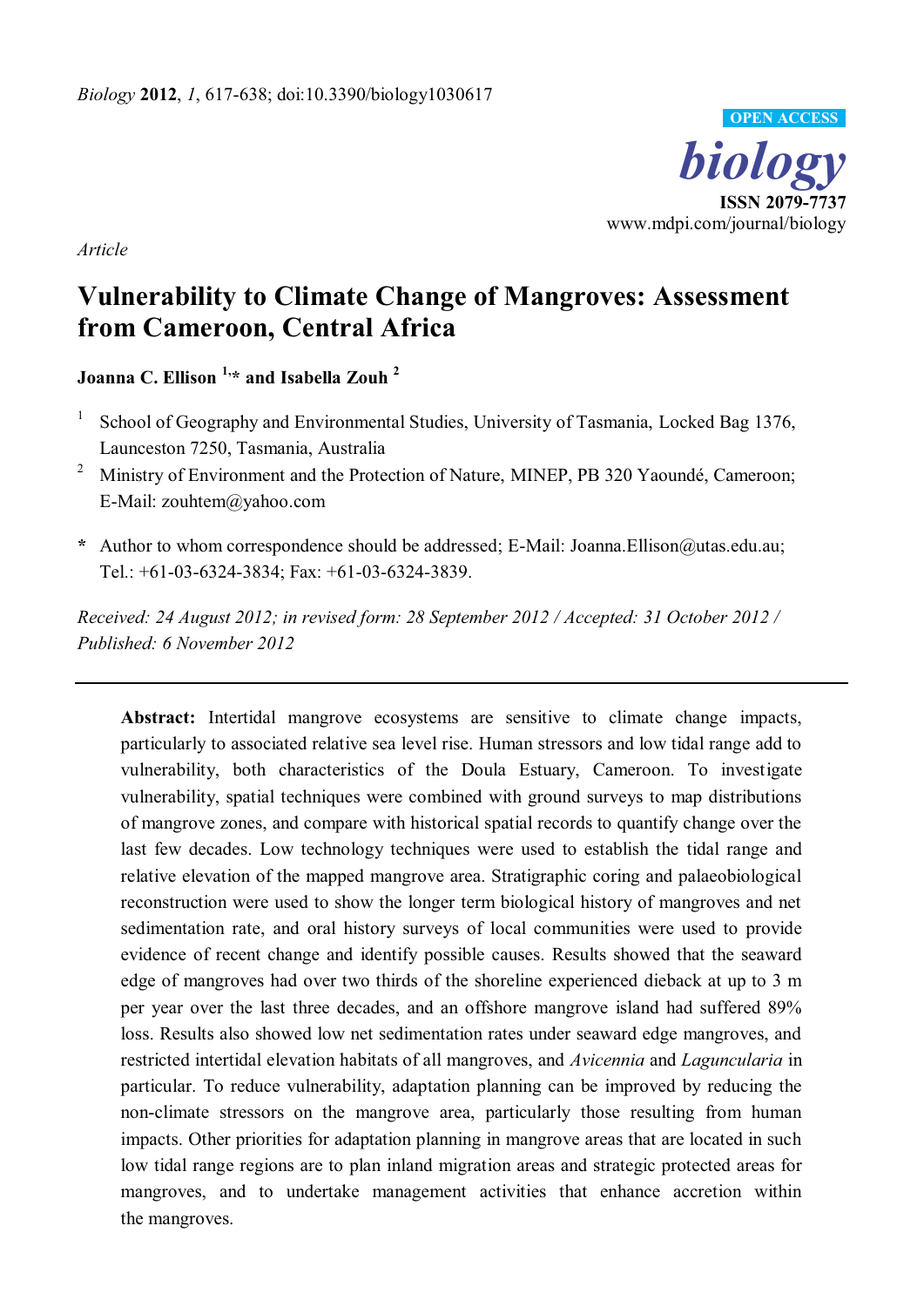**Keywords:** mangroves; vulnerability; sea-level rise; shoreline change; elevation; geographic information systems; pollen analysis

# **1. Introduction**

Mangrove forests are the primary biological systems of sheltered, sedimentary coastlines of the tropics, where trees have evolved unique adaptations for an intertidal habitat such as aerial roots, vivipary and salt regulation. Mangrove systems play an integral role at the interface between terrestrial, freshwater and marine systems, providing protection to both terrestrial and estuarine systems from high-energy marine processes. They have an important role in protecting coasts during storm and tsunami events, both by frictional reduction of wave energy and by promoting sedimentary resilience to erosion through the root mat  $[1-5]$ . Studies following the 2004 tsunami found that, in some places, human deaths and loss of property were reduced by the presence of coastal vegetation shielding coastal villages [2,4,6]. Reduction of wave height and energy is influenced by the structure of the mangrove forest and the type of aerial root systems.

The forests also act to filter runoff water and so protect offshore sea grass beds and coral reefs from deposition of suspended matter discharged by rivers. One of the most important values of mangroves to people is their support of ecologically and economically important fish species  $[7-11]$ . The ecosystem is known to act as a nursery site for many fish and crustacean species important for both commercial and subsistence purposes [10,12], enhancing juvenile survivorship and the diversity and abundance of fish in offshore waters.

Mangrove ecosystems are a significant carbon sink in terms of forest biomass as well as organic sediment accumulation [13,14]. For centuries, mangroves have provided a wide range of products for coastal communities, such as timber and fuelwood and bioactive compounds for tanning and medicinal purposes  $[15-17]$ .

Despite these values, many mangrove systems have become degraded and destroyed [18–20]. As a result of conversion to development, aquaculture or agriculture, overharvesting for timber, unsustainable fishing and other extractive uses, the worldwide mangrove area fell from over  $200,000 \text{ km}^2$  before 1950 to 188,000  $km^2$  in 1980, and to below 150,000  $km^2$  by the end of 2000 [19], with the vast majority of that loss after 1980. Asia has suffered the highest losses [21]; and because data used in these assessments preceded the 2004 Asian tsunami, the losses were due to human impacts [18,22,23]. A recent GIS reassessment using Landsat archives put the 2000 global extent of mangroves at only 137,760 km<sup>2</sup> [20]. The implied rates of loss are faster than of tropical rainforests or coral reefs [23], but generally receive far less attention [19].

Climate change has begun to compound the effects of many of these threats, as reviewed in the next section. Degradation and loss of these coastal systems due to climate change and direct human impacts negates the protection they provide during extreme events and reduces their adaptive capacity, with significant environmental, social and economic consequences for coastal communities.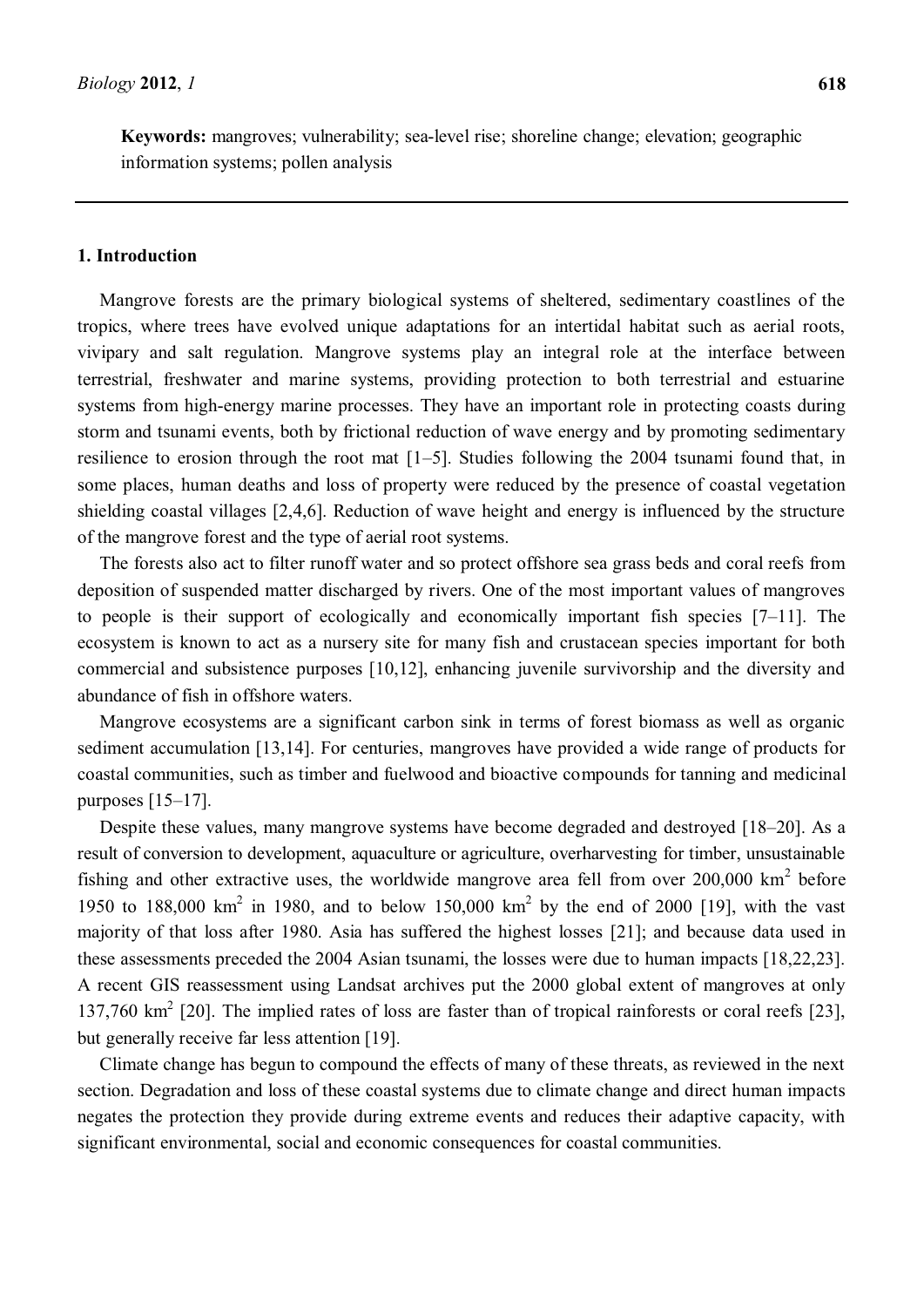#### **2. Mangrove Vulnerability to Climate Change**

It has been substantially demonstrated that mangroves are sensitive to projected climate change [24]. the primary impact likely to be rising sea level, affecting inundation period, productivity and sediment budgets to cause dieback from the seaward edge and migration landward, subject to topography, and human modifications [25–29]. Climate warming is likely to have little negative impact, even increasing mangrove productivity and biodiversity at higher latitudes [24,28,30–33].

Rainfall changes are of greater significance to mangroves, particularly reduced rainfall, with drier coastal areas showing lower tree stature and biodiversity relative to humid coastlines [34]. Reduced rainfall may change sediment inputs and salinity to affect productivity [35–37]. However, the effects of relative sea level rise are the primary climate change impact of concern, giving a range of severely detrimental effects on mangroves.

Sea-level rise was globally projected to be  $0.18-0.59$  m by 2099 (1.5-9.7 mm a<sup>-1</sup>) [38] and subsequent assessments consider this to be underestimated; it could be 1 m or more [39–41]. Sedimentation in mangroves allows the mangrove substrate to "keep up" with sea level rise, and so reduce impacts of increased inundation stress, as a natural adaptation process in mangrove systems. Different contributions to mangrove sediment accretion are organic detritus from the mangroves, mineral sediment from river discharge, and soil volume change/compaction [27,42,43]. For a vulnerability assessment the net vertical accretion that is the consequence of all of these is a sensitivity factor, referring to the characteristics of a system in relation to tolerance to change [44].

Tropical Africa is predicted to experience among the most dire consequences of global climate change [45], particularly low lying deltas in countries with low GDP limiting adaptive capacity. The IPCC synthesis report stated with high confidence that by the  $2080$ 's, many millions more people will experience floods every year due to sea level rise [45], and Cameroon has been shown to have particular vulnerability to sea level rise [46]. On these coastlines sedimentary sheltered areas are dominated by mangroves which provide coastal accretion, stability and protection values, as well as a food resource for local communities [16,47]. Direct human pressure has resulted in significant mangrove losses in the last few decades [16,20,48], to which sea-level rise impacts will add further pressure.

This study uses interdisciplinary approaches to assess the vulnerability of a key mangrove area of Cameroon, Central Africa to the impacts of sea-level rise. This site was selected owing to well documented heavy human usage of the resource adding pressures to the ecosystem [47-49], combined with having a microtidal range rendering the intertidal habitat more subject to disruption by sea level rise [50]. This is because of the differing degrees of habitat change and disruption associated with different tidal ranges. For example 70 cm of sea level rise implies a 100% change in a mangrove habitat with a 1.4 m tidal range but only a 20% shift in one with a 7 m range.

Mangrove climate change vulnerability assessment methodology has eight components: forest assessment of mangroves, recent spatial changes of mangroves, ground elevations in and behind mangroves, relative sea level trends, sedimentation rates under mangroves, adjacent ecosystem resilience, climate (rainfall) modeling and compilation of local community knowledge [51]. This assessment from Cameroon investigates the key parameters of vulnerability related to low tidal range sites, of spatial change, elevations and sedimentation rates.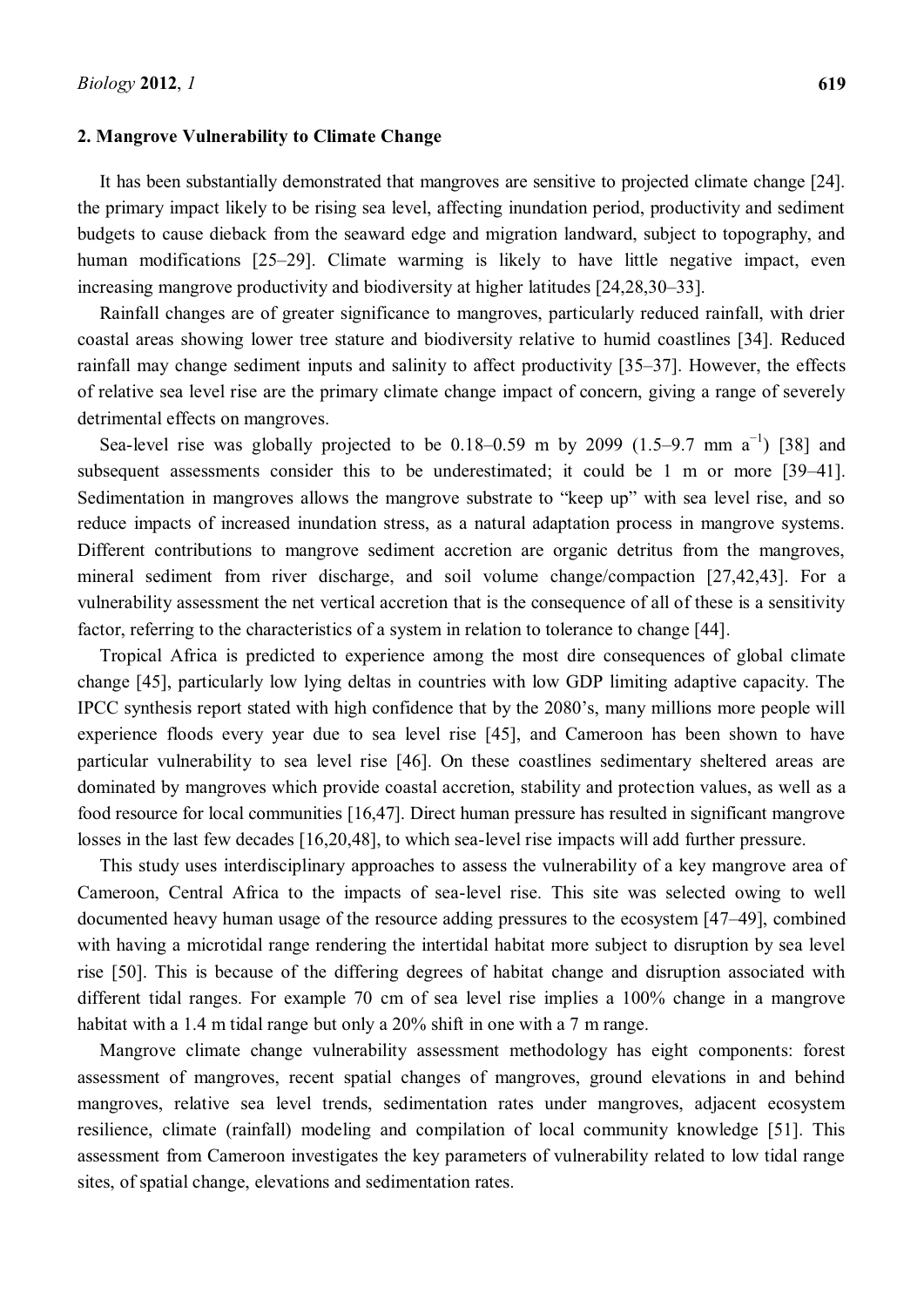## **3. Environmental Setting**

Cameroon has a total mangrove area of  $1,957 \text{ km}^2$ , and with 6 true native mangrove species present. The dominant species is *Rhizophora racemosa*, accounting for over 90% of mangrove forest including seaward zones, and other species present are *R. mangle* and *R. harrisonii*, *Avicennia germinans* (Acanthaceae), and towards land *Laguncularia racemosa* and *Conocarpus erectus* (both Combretaceae) [52,53]. All of these species are of the Western mangrove species group, found in America and West Africa [54]. Basal areas in the Douala-Edea mangrove reserve are high at  $31 \text{ m}^2/\text{ha}$ in unexploited forest, reducing to 10.3 m<sup>2</sup>/ha under moderate exploitation and 3.9 m<sup>2</sup>/ha under heavy exploitation [51,53]. Undergrowth in upper zones can include the pan tropical *Acrostichum aureum* (Pteridaceae) where the canopy is disturbed. *Nypa fruticans* was introduced in 1910 from SE Asia, and today remains occasional.

Mangrove associate species occurring on landward margins include *Annona glaba* (Annonaceae), *Cocos nucifera* (Arenaceae), *Guiborutia demensei* (Caesalpiniaceae), *Achornea cordifolia* (Euphorbiaceae), *Dalbergia ecastaphylum* and *Drepanocarpus lunatus* (both Fabaceae), *Athocleista vogeli* (Loganiaceae), *Pandanus candelabrum* (Pandanaceae), *Hibiscus tilaceus* (Malvaceae), and *Bambusa vulgaus*, *Paspalum vaginatum*, and *Sesuvium portulacastrum* (all Poaceae) [53].

The Cameroon Estuary (Figure 1) is one of three significant mangrove areas in Cameroon, located south of the horst of Mount Cameroon (4,095 m) in the central section of the coast where a number of riversdischarge [47-49]. Douala, the largest city in Cameroon borders the mangroves to the East and the mangroves are a significant resource to local communities through fishing, hunting and especially logging for fuelwood and charcoal [47-49]. On the southern shore of the Cameroon Estuary is the Douala-Edea Wildlife Reserve, with a total area of  $1,600 \text{ km}^2$  [53].



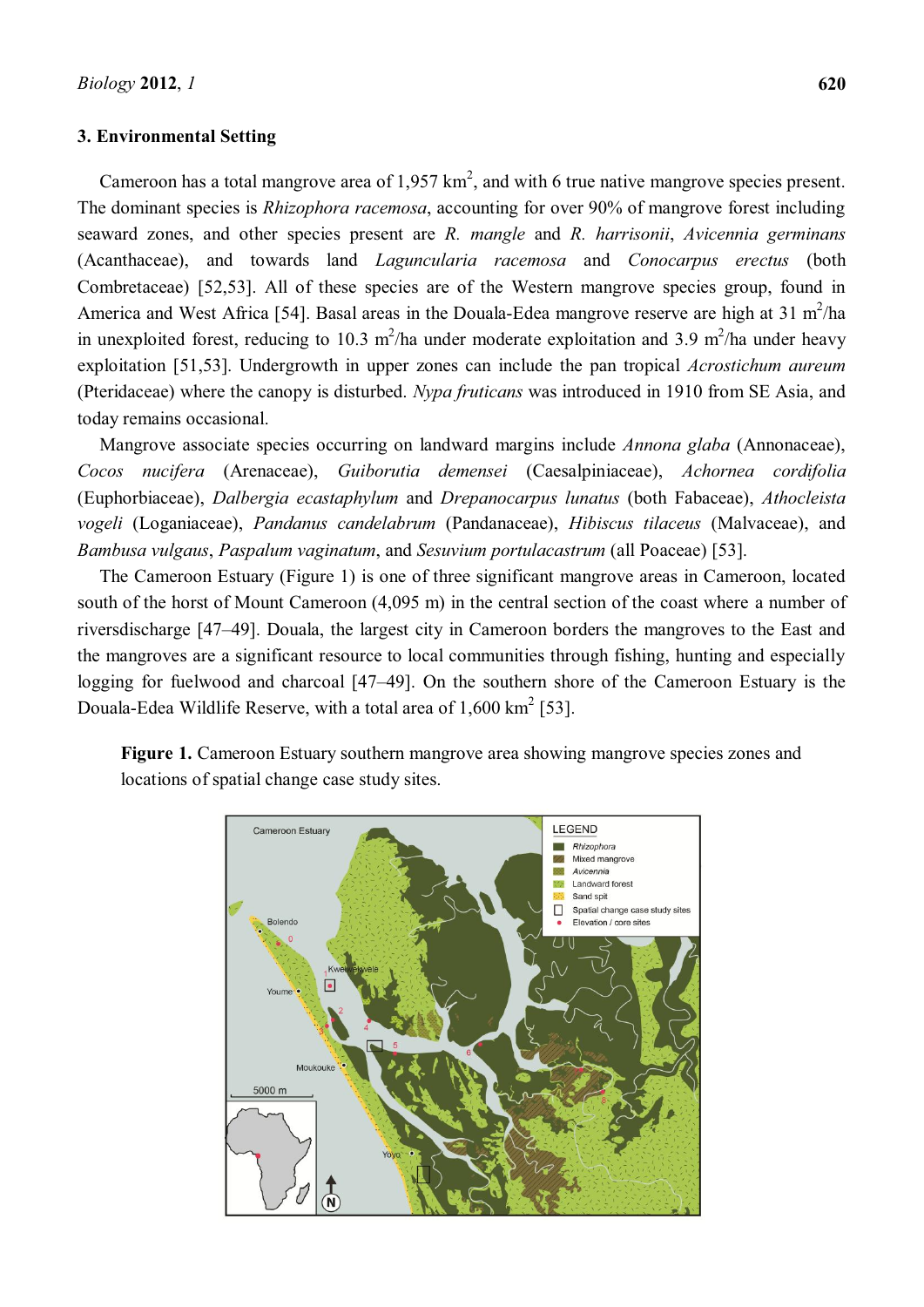Coastal littoral drift carries sediments from the Sanaga main river mouth located south of Figure 1, creating a 15 km long coastal sand spit that encloses the Cameroon estuary mangroves from wave action, and along which a number of villages are located that are dependent on mangrove resources [47]. The climate is equatorial with generally warm temperatures with a mean monthly average of 26.5 °C and abundant rainfall of  $3,000-4,000$  mm. Cameroon has a semi-diurnal micro-tidal regime [55,56]. Northern summer SW monsoonal winds tend to sweep sand into the Cameroon estuary mouth, where sand banks are evident on charts [56], and sand deposits occur on the northern edge of the mangrove margins (Figure 1), these are utilized as village sites and largely vegetated by *Cocos nucifera*.

# **4. Material and Methods**

Using spatial techniques combined with ground truthing we mapped the current distribution of mangrove zones, and compared with historical spatial records to show change over the last few decades. We used low technology techniques to establish the tidal range and relative elevation of the mapped mangrove area. Stratigraphic coring and paleobiological reconstruction was used to show the longer term biological history of mangroves and net sedimentation rate, and oral history surveys of local communities were used to investigate evidence of recent change and identify possible causes.

To map recent and historical mangrove area coverage, satellite images for the Cameroon estuary mangrove area were acquired through the USGS Landsat image archives. Landsat imagery was used for this study because Landsat has the longest image archive, dating back to 1973. However, due to heavy cloud cover, which is common in such equatorial latitudes, the oldest cloud-free image of this area was from 1975. Table 1 gives information about the images used for analysis, complemented by ground-truth data.

GIS analysis firstly involved geometric correction of distortion in images using 67 ground control points, and resized to have the same spatial resolution during sub-setting of the image scenes, by use of Environment for Visualizing Images (ENVI) software image processing tools. Then digital shoreline mapping and analysis was performed following procedures first developed by [57]. Analysis of individual images was then undertaken and results compared through an overlay methodology using GIS.

| Available<br>image date | Image                 | Time interval<br>(years) | <b>Cumulative time</b><br>relative to base<br>(years) | <b>Clear status</b>                                                             |  |
|-------------------------|-----------------------|--------------------------|-------------------------------------------------------|---------------------------------------------------------------------------------|--|
| 1975                    | <b>Landsat MSS</b>    | base                     | base                                                  | Very clear                                                                      |  |
| 1986                    | Landsat<br>TM         | 11                       | 11                                                    | clear                                                                           |  |
| 2000                    | Landsat<br><b>ETM</b> | 14                       | 25                                                    | Partially clouded                                                               |  |
| 2007                    | Landsat<br>$ETM+$     | 7                        | 32                                                    | Clear but with gaps due to sensor's<br>scan line corrector mechanism<br>failure |  |
| 2010                    |                       | 3                        | 35                                                    | Ground truthing                                                                 |  |

**Table 1.** Characteristics of satellite images used in the Cameroon spatial change analysis.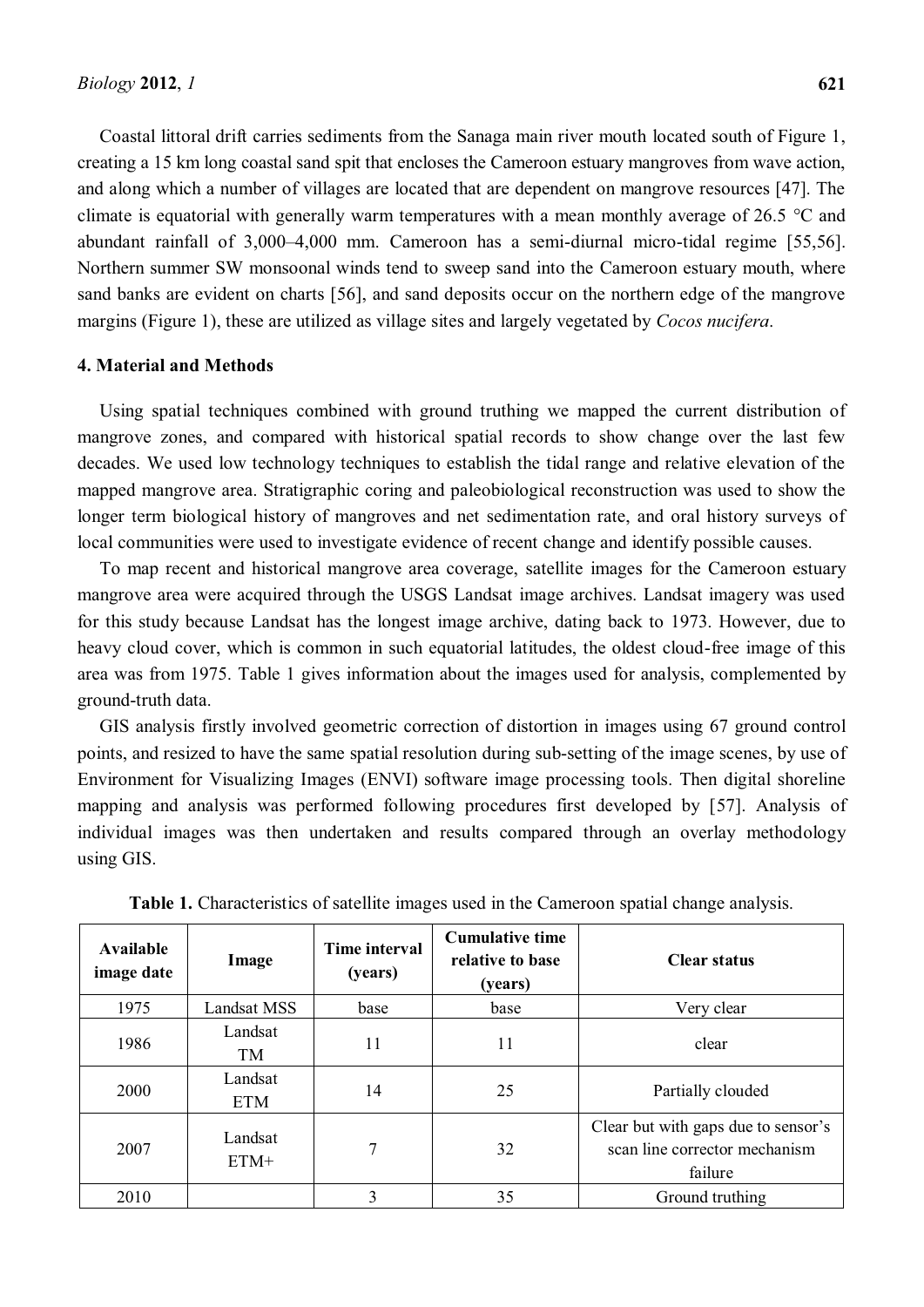The US Geological Survey's Digital shoreline analysis system (DSAS) was then undertaken [58], using an application that works within ArcGIS 9.x software. The DSAS extension was designed to aid in historic shoreline change analysis [58] to compute rate-of-change statistics determined by fitting a least squares regression to a time series of shoreline positions to estimate rates of change of mangrove seaward edges and landward margins [59]. On the main body of the mangroves, linear regression rate of change (LRR) statistics were used to analyze 246 transect measurements perpendicular to the mangrove edge over the period 1975–2007. These locations were chosen because they encompass the seaward edges of the mangrove areas shown in Figure 1.

The DSAS approach established a baseline from which the different time series of mangrove margins were measured, using a 200 m buffer offset of the 2000 Landsat ETM+ image edge. The offset was converted into a polyline, which was split and the onshore or offshore segment was used as the baseline for some areas while the other corresponding segment was deleted. The mangroves seaward edges for the 1975 Landsat MSS, 1986 Landsat TM, 2000 Landsat ETM+ and 2007 Landsat ETM+ were generated through digitalization of the respective mangroves edges at a scale of 1:10,000 from the images. These years are evenly spaced through time so avoiding the main problem that occurs with linear regression that one early date and a cluster of recent dates can skew results [59]. The baseline and respective mangroves edges cardinalities were defined using transects spaced at 300 m cast perpendicular to the baseline.

Field ground truthing was carried out by boat, with a total of 67 GPS waypoints collected in the field with attribute information ranging from mangrove species type, location of specific features such as the seaward edge and landward margin of areas of the mangroves, shores of the offshore Kwelekwele Island, villages in and around the mangroves area, monitoring sites used for water level measurement, and the stratigraphy core site. These GPS points were entered in a database (Microsoft Access) and imported in to ArcGIS 9.3 for analysis.

To establish the longer term biological history of the site, a stratigraphic core was sampled from the seaward edge of mangroves, located 20 m inside the northern seaward edge of the mangrove swamp at Moukouke Island (site 2 in Figure 1), in 25-30 m tall undisturbed *Rhizophora racemosa* forest. The canopy was open with numerous young seedlings as undergrowth. This 2 m core was recovered using a Hiller corer of 28 mm internal diameter, for ease of penetration through mangrove roots and sand. Contamination was prevented by washing outside of the corer before opening, and dismantling and washing it before recovering the next lower section. Stratigraphy was described and sub-sampled at 10 cm intervals, with color of stratigraphic units was determined by comparison with Munsell Soil Charts, and texture determined by feel analysis [60].

The different contributions to mangrove sediment accretion, such as organic detritus from the mangroves, mineral sediment from river discharge and soil volume change or compaction can be concurrently measured using surface elevation tables [27,42,43]. Radiocarbon dating or lead-210 dating the last few decades [25] provides net accretion rates that represent the average for the entire record and do not include variation within different time periods [61]. Modern measurements of surface elevation change may overestimate it due to the short term record, while radiocarbon dating of cores may underestimate the ability of a mangrove system to build vertically [61], so providing a precautionary approach to the vulnerability assessment. To determine the net sedimentation rate, the base of organic strata was sampled for radiocarbon dating, and age determination was carried out by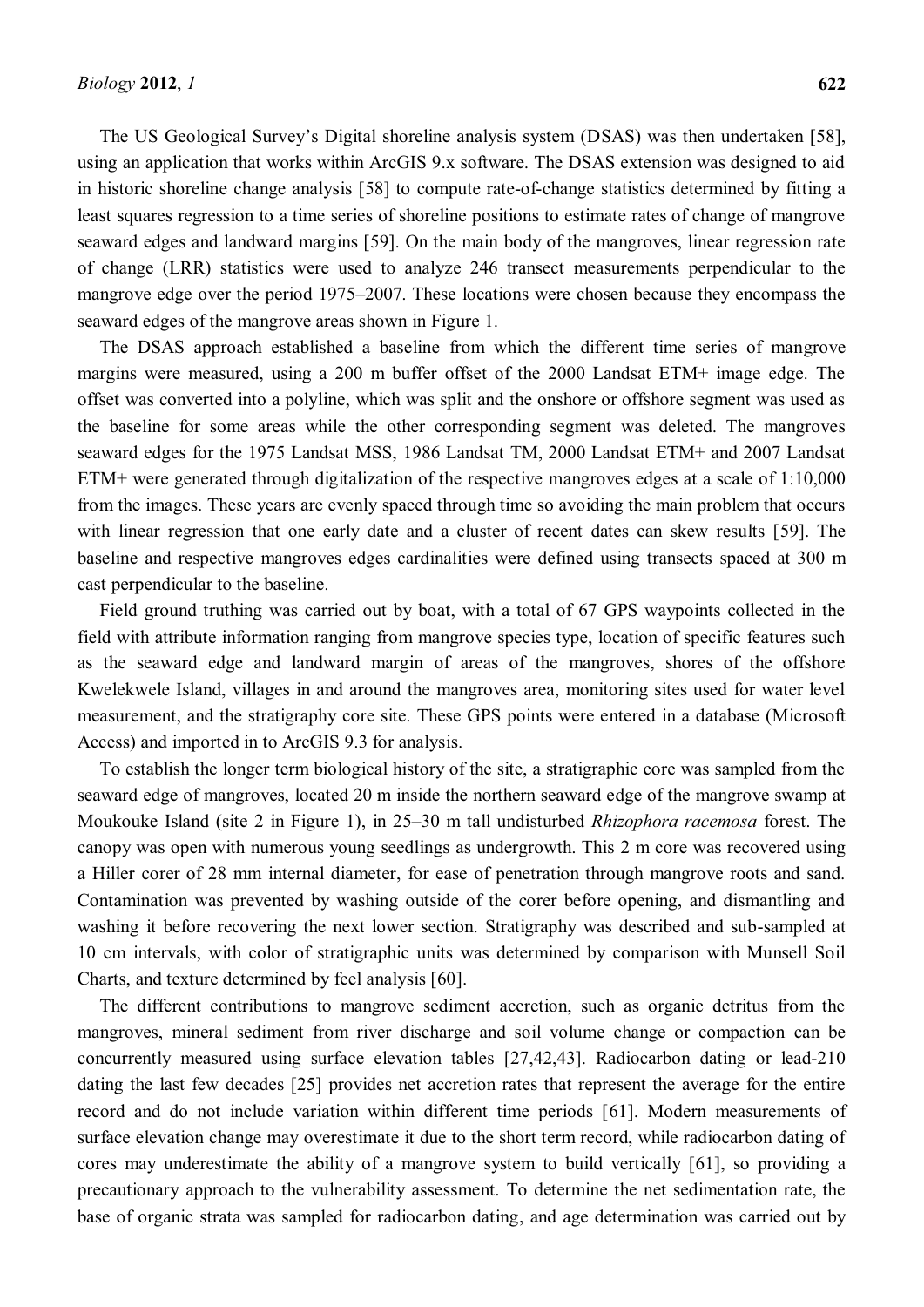accelerator mass spectrometry, with acid wash pretreatments and  $\delta$ 13C determination. Calibration to conventional years was carried out using the Pretoria Calibration procedure [62].

Pollen analysis was carried out using standard techniques [63,64] modified for resistant mangrove sediments [65] to concentrate fossil pollen. To each sample a known number of exotic *Lycopodium* was added, to allow the determination of pollen concentration per sediment volume. Broadly negative relationships between pollen concentrations and sedimentation rates are expected in allochthonous environments where high sediment input dilutes the pollen concentration [66]. Pollen were identified by comparison with a reference collection and published descriptions [67]. Other palynomorphs such as fungal spores, microforaminifera, dinoflagellates and chlorophyllaceae were excluded from the count. Results were transferred into pollen diagrams using TILIA and TILIAGRAPH [68], showing the relative representation of each taxon as a percentage of the total pollen sum which includes mangrove taxa, non-mangrove trees and shrubs, ferns, herbs and aquatics. The remainder of each sample was analysed for percent organic matter content by loss-on-ignition at 550 °C for 4 hours [69], where higher organic content is indicative of mangrove strata relative to offshore deposits being more inorganic [70,71].

Relative topographic elevations of the seaward edge, mangrove zone margins, the landward edge of mangrove and the core site were determined by simultaneous measurement of water height at each location and also at a reference station [51,53], a technique refined from the high tide mark topographic technique of  $[72]$ . Measurement of water surface slopes within tidal creeks  $[73-75]$ , all found that during rising tide the water surface slope is relatively level, thus comparison of its height above the mud surface can indicate relative elevation.

Social surveys in villages close to the mangrove area (Figure 1) were conducted using structured interviews, with the objective to interview senior members of the community regarding changes they had observed in the mangrove area over time. The target group was the aged population with past experiences of the region, and this proved to be a rarer age group. In total 5 persons were interviewed with ages ranging from 45 to 65 years old.

## **5. Results**

Analysis of the most recent 2007 satellite image combined with ground truth observations and forest composition assessments [53] resulted in the map of mangrove zones of the Douala-Edea area shown in Figure 1. Analysis of spatial change 1975–2007 showed there has been an overall decline of  $5\%$  in mangrove area since 1975, and most of this occurred 1975–1986, with a slight recovery 1986 $-2000$ , followed by a further decline 2000 $-2007$  (Table 2). During this time period of 1986 $-2007$ the area used for agriculture remained stable, while the area of human settlements increased.

| Year                  | 1975   | 1986   | 2000   | 2007   |
|-----------------------|--------|--------|--------|--------|
| Mangroves             | 18,258 | 17,190 | 17,580 | 17,279 |
| Settlements           | 176    | 176    | 182    | 183    |
| Agriculture           | 592    | 583    | 583    | 583    |
| Mudflat/sand          | 613    | 308    | 303    | 265    |
| <b>Lowland Forest</b> | 21,662 | 20,504 | 21,927 | 22,183 |

**Table 2.** Cameroon estuary spatial change in area of vegetation and landuse cover (hectares).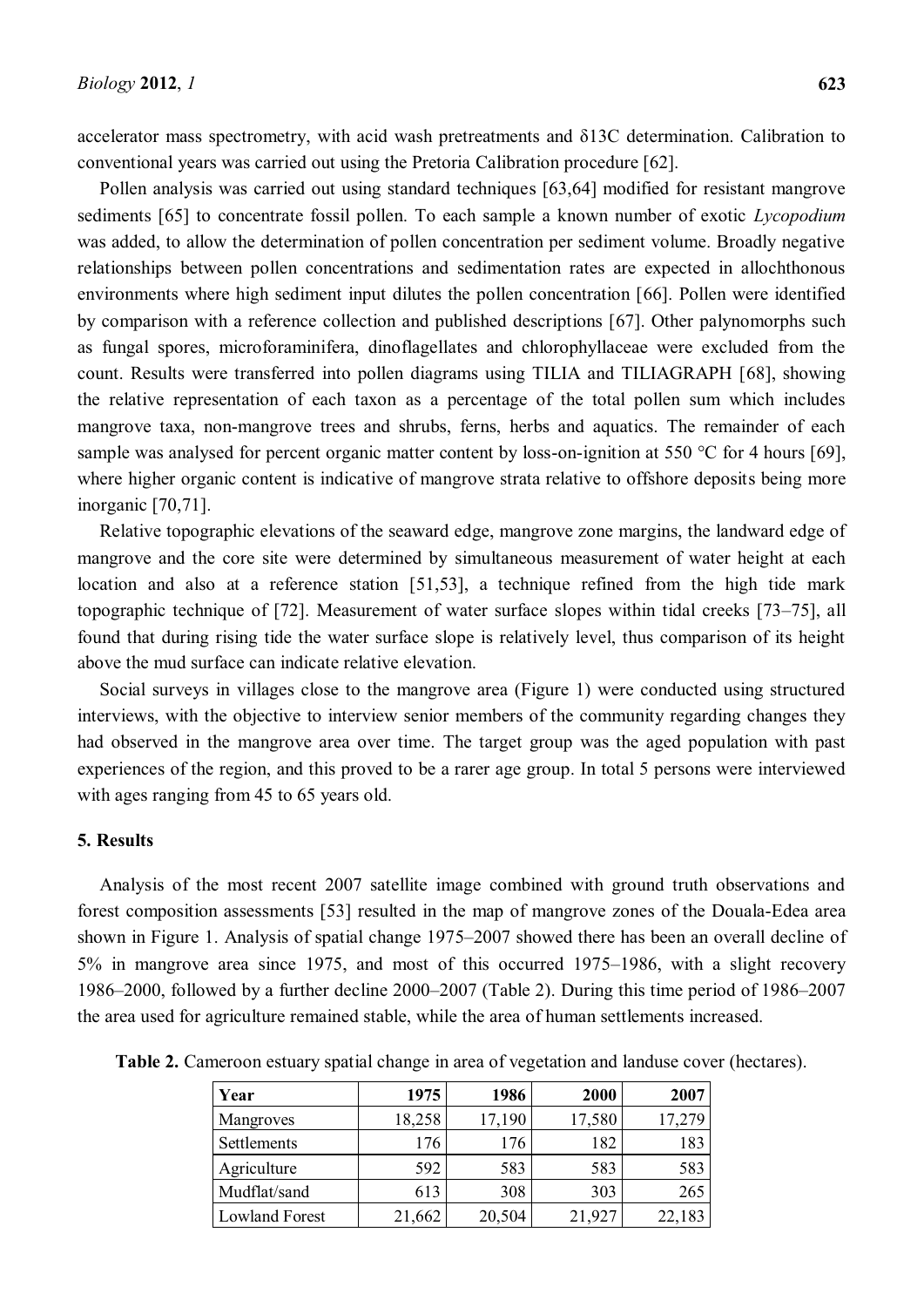*Rhizophora* was confirmed to be the most prevalent mangrove community, with small areas of mixed forest towards landward margins and small areas of *Avicennia*. The sand spit enclosing the mangrove area from the ocean was shown by GIS analysis to have prograded towards the north by about 1.1 km between 1975–2007, with most of this spit growth occurring in the most recent period 2000–2007.

The seaward edge of mangroves was analyzed in detail owing to its sensitivity to sea level rise impacts. On the seaward shoreline main body of the mangroves (excluding offshore islands), linear regression rate of change (LRR) statistics used to analyze 246 transect measurements perpendicular to the mangrove edge over the period 1975–2007. Results found that 79 showed a positive LRR (rate of mangrove movement seawards) with a maximum of 3.0 m  $a^{-1}$ , mean 0.79 m  $a^{-1}$  (SD = 0.77), while 164 showed a negative LRR (rate of mangrove retreat landwards) of maximum of 3.4 m  $a^{-1}$ , mean of 1.1 m  $a^{-1}$  (SD = 0.76), and 3 showed no rate of change (Figure 2).

**Figure 2.** Rate of change results from 246 transects across the seaward edge of mangroves, Cameroon Estuary, 1975–2007. A negative rate of change shows mangrove retreat, while a positive rate of change shows mangrove advance or progradation.



These results are further illustrated in two seaward edge case studies located in Figure 1. Figure 3 shows the seaward edge of part of the main body of mangrove forest, closest to the ocean entrance to the Cameroon estuary as shown by the central case study box in Figure 1. This edge of the substantial mangrove forest area showed loss or extension of  $\pm$ / $\pm$ 30 m at most (Figure 3), with the majority showing slight retreat. This was found to be typical of results from elsewhere along the seaward edge of larger areas of mangrove.

By contrast, the offshore mangrove island Kwelekwele Island (the northern case study box in Figure 1) was shown to have significantly reduced in area over the time period (Figure 4). This mangrove island was observed early in the study to have evidence of forest retreats with open tree trunks visible at the island edge (Figure 5), while it is normal for the seaward edge of mangroves to have dense canopy cover descending to near water level as the mangrove foliage takes advantage of light availability. The spatial change discovered at Kwelekwele Island was quantified using GIS to give the area change results in Table 3, showing that by 2007 this offshore mangrove island had declined to 11% of the area that it covered in 1975.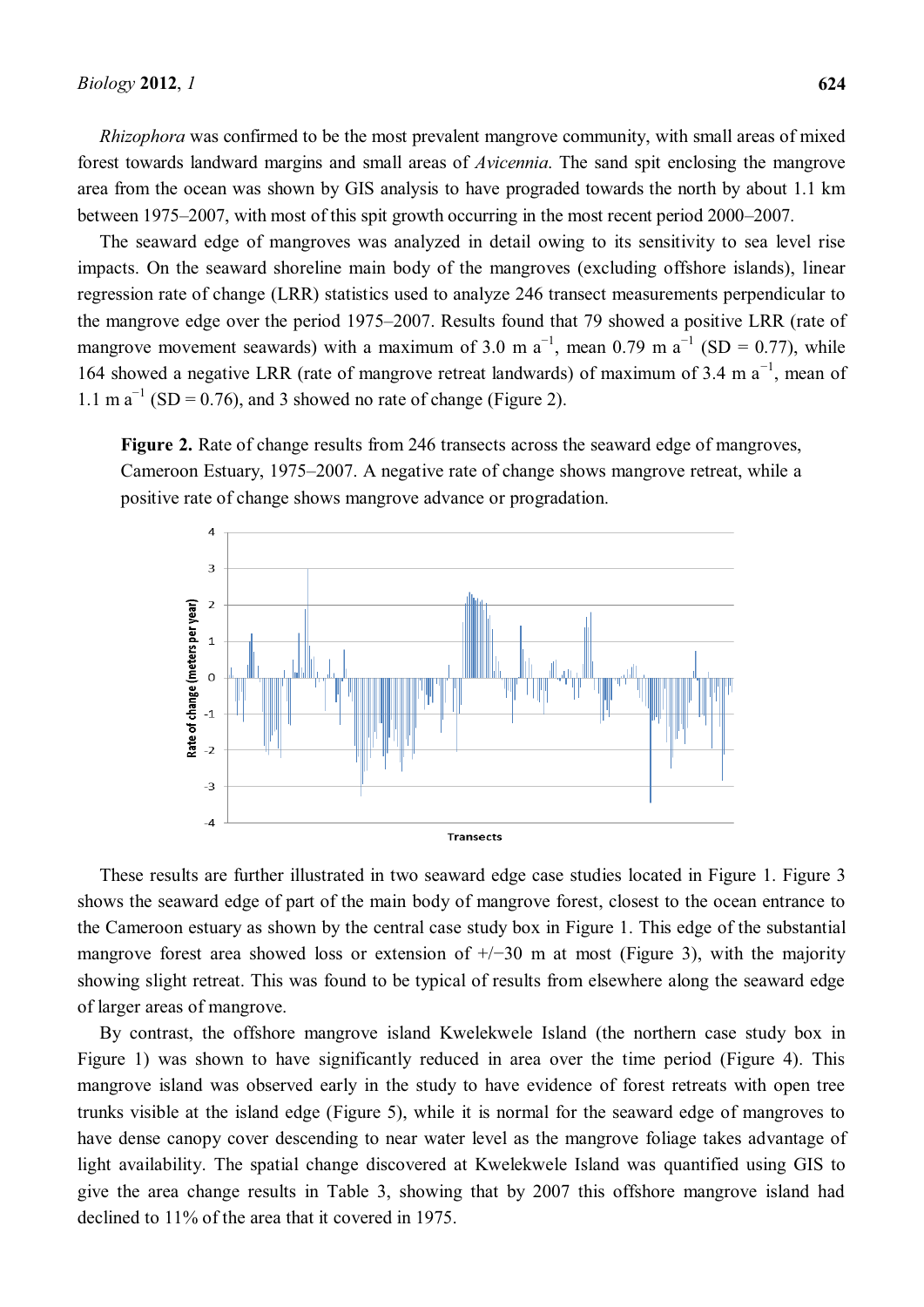**Figure 3.** Seaward edge of mangroves showing change 1975–2007, demonstrating the DSAS technique of measuring change against a measurement baseline, by use of regular perpendicular sample transects.



**Figure 4.** Seaward edge retreat of Kwelekwele Island from 1975 to 2007.

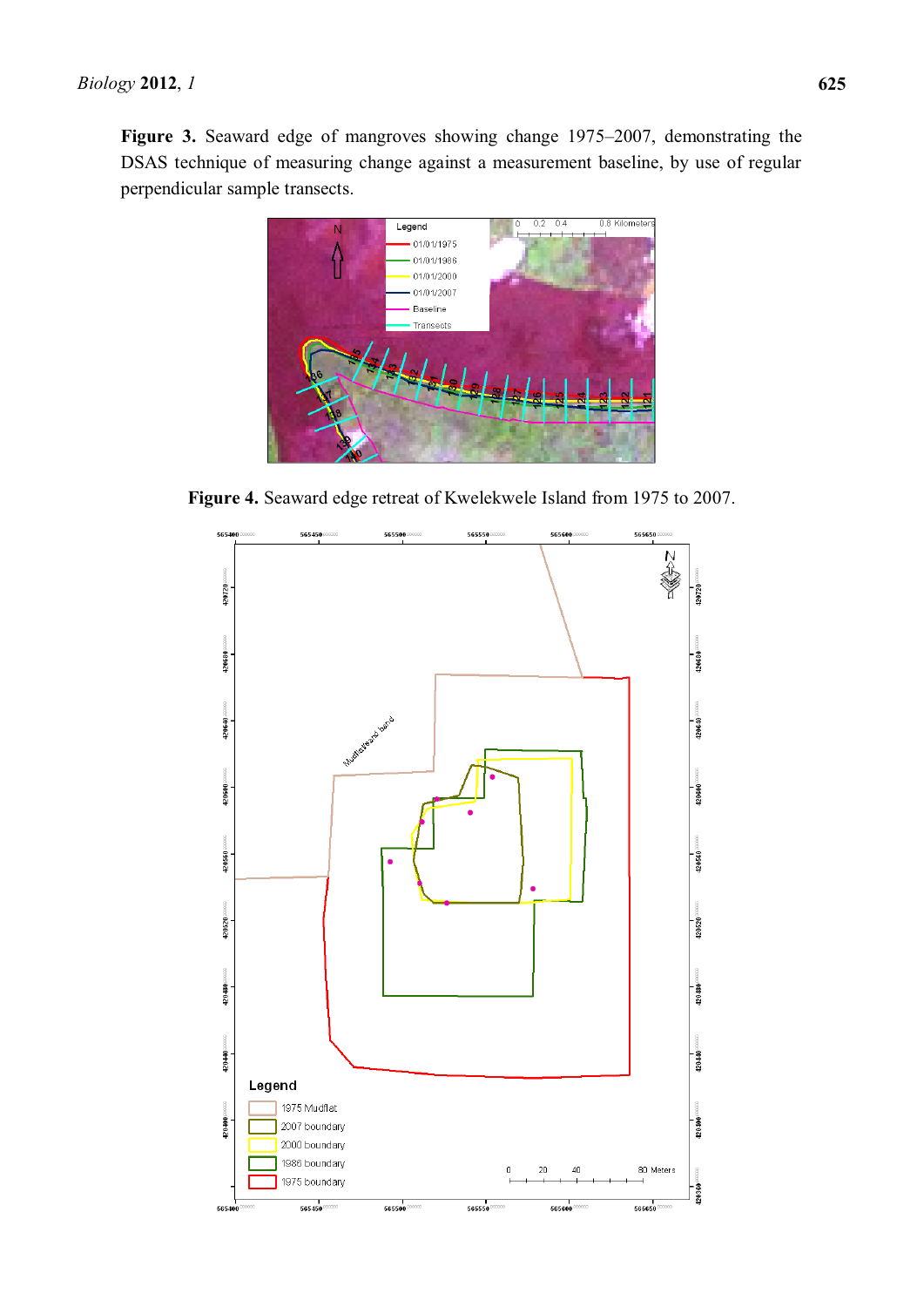**Figure 5.** Kwelekwele Island in June 2009, showing evidence of forest retreat with open trees at the island edge and lack of canopy cover descending to near water level that is normal for seaward edge mangroves.



**Table 3.** Kwelekwele island mangrove area change 1975 to 2010.

| Year | Island area $(m2)$ |
|------|--------------------|
| 1975 | 39,200             |
| 1986 | 17,300             |
| 2000 | 6,900              |
| 2007 | 4,400              |
| 2010 | 4,300              |

Comparison of satellite imagery 1975–2007 showed the landward edge of mangroves with lowland forest to show some changes, as demonstrated by a case study from near Yoyo village (the southern case study box on Figure 1) shown in Figure 6.

Longer term results from stratigraphy of the Moukouke Island core taken at site 2 on Figure 1 showed a record of loose organic silty clay from the surface to 1.40 m (very dark grey 7.5YR 3/1) (Figure 7), becoming more compact with depth. Calcareous shell fragments increased in occurrence with depth. Below 1.40 m was consistent dark grey silty clay (7.5YR 4/1) to 2.00 m. There was increasing shelly sand content below 2.00 m, and the core ended in solid sand at 3.10 m. There was no macro-fossil evidence of mangrove presence below the organic silty clay upper layer, with stratigraphy below this shown to be inorganic. Percentage organic matter results (Figure 8), showed a consistent decline with depth in the stratigraphic core of organic fraction from  $20\% - 30\%$  near the surface to c. 15% below 1.50 m.

The AMS radiocarbon dating sample was taken from the base of the more organic surface unit of the core where the percentage organic matter was falling to below 20% (Figure 8). This result is shown in Table 4, along with the long-term net sedimentation rate calculated from the calibrated date and depth. The  $\delta$ 13C result is typical of mangrove strata [76].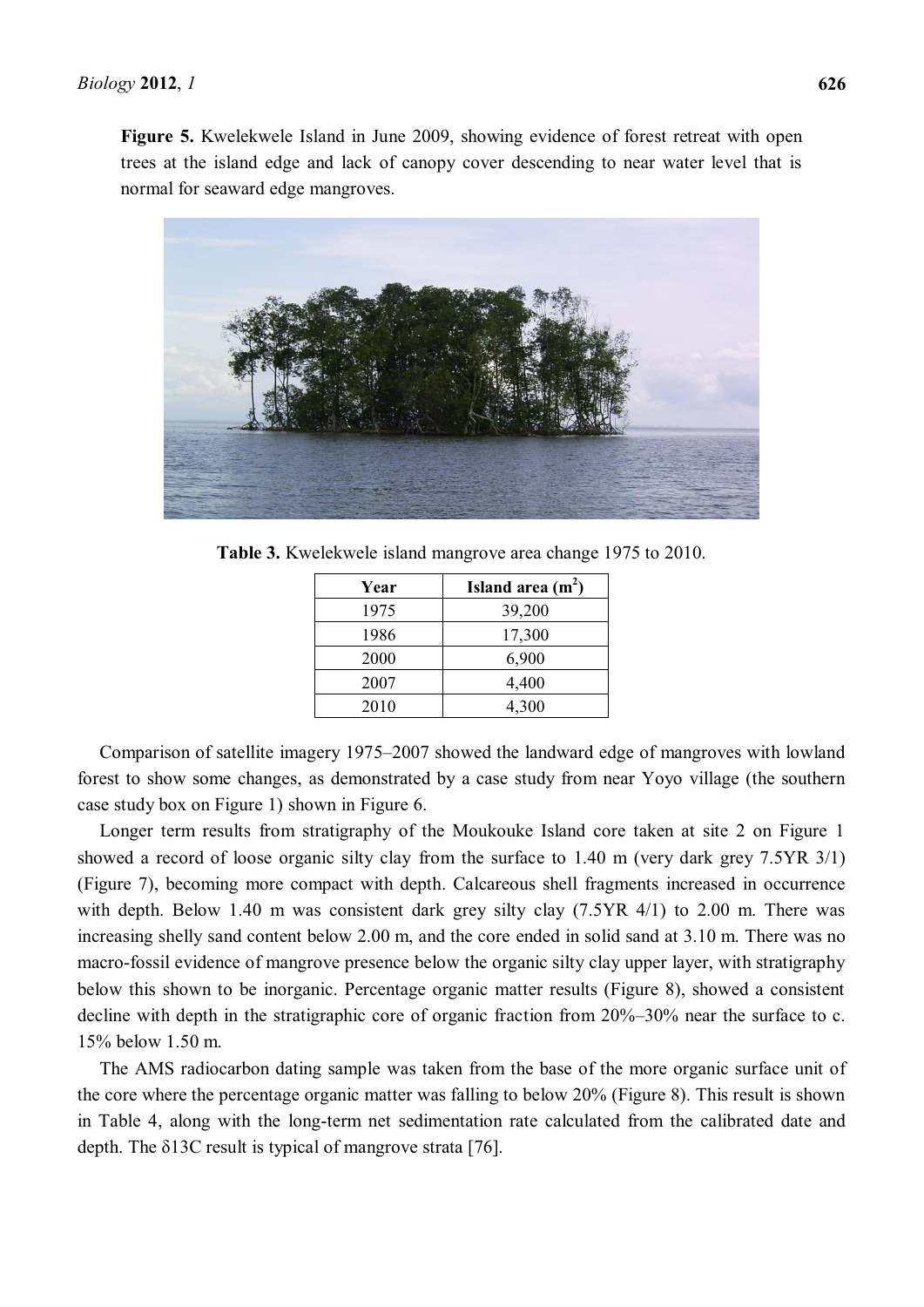$571400$ 

406200

405300

404400

403500

402600

 $rac{1}{571406}$ 

Legend

settlement 1975 2000

 $572100$ 

2007

€∉

Yoyo II



237 5  $475$ 

 $\mathbf{0}$ 

57356

103500

402600

950 Meters

 $rac{1}{574200}$ 

Figure 6. Mangrove landward margin change; near to Yoyo I and II villages segments, Cameroon estuary, Cameroon.

**Figure 7.** Stratigraphy and pollen results of the Moukouke Island core. Pollen is shown by percentage of pollen presence of the total pollen sum, and total fossil pollen concentration.

572800

Yoyo I

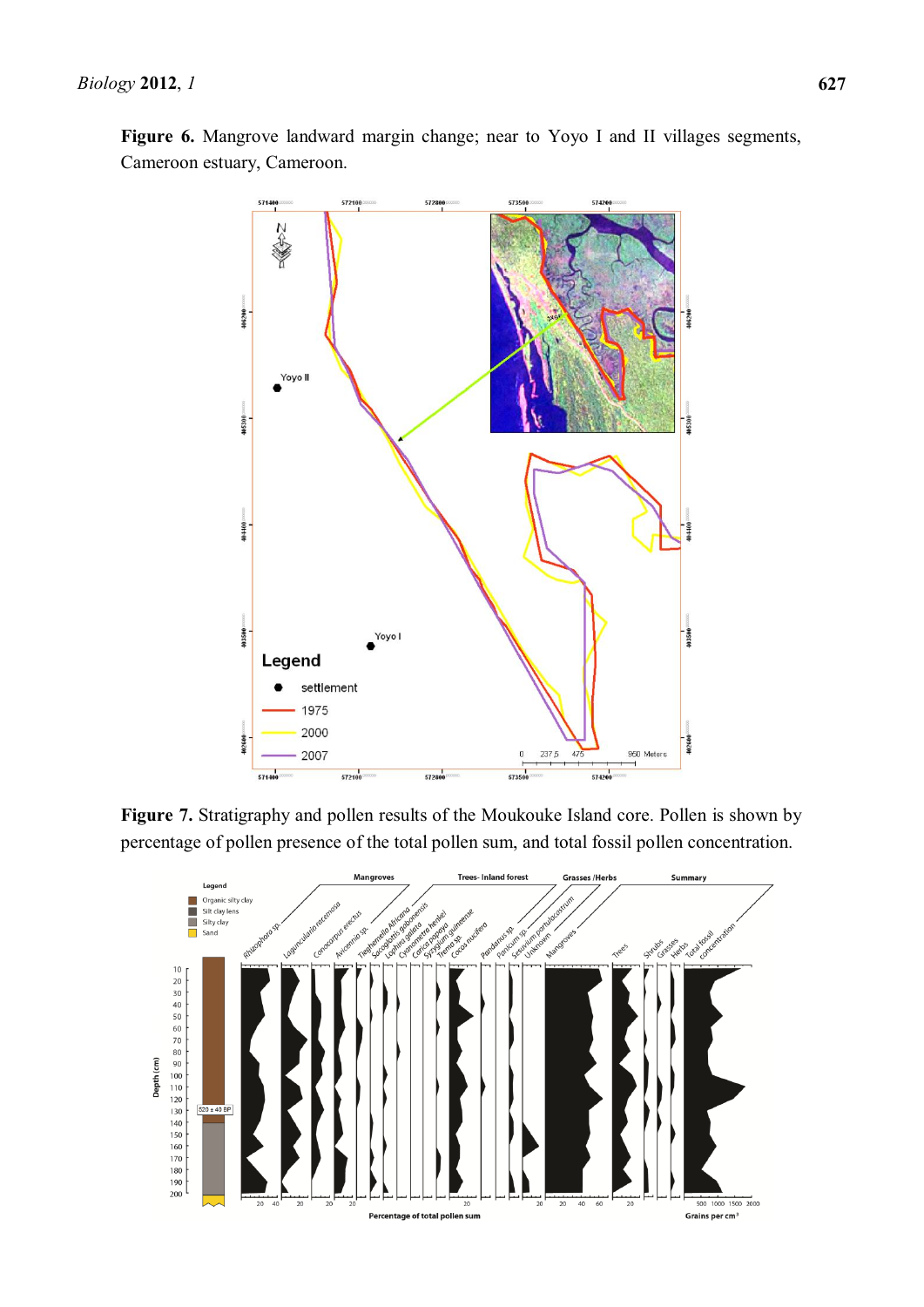

**Figure 8.** Percentage organic results from the Moukouke Island core.

**Table 4.** Radiocarbon dating results from Moukouke Island core, Cameroon estuary.

| <b>Sample</b> | Depth (mm) | $\delta$ 13 $\sim$ | $^{14}$ C age (year<br>BP) | <b>Calibrated years</b><br>before present | Sedimentation<br>rate (mm a |
|---------------|------------|--------------------|----------------------------|-------------------------------------------|-----------------------------|
| Beta-261195   | 0.300      | $-26.4$            | $540 \pm 40$               | $520 \pm 40$                              | ر . ب                       |

The pollen diagram (Figure 7) of the stratigraphic core at Moukouke Island shows the relative representation of each mangrove taxon as well as the total mangrove pollen proportion of this pollen sum as a percentage of the total pollen sum which includes mangrove taxa, non-mangrove trees, shrubs, herbs, aquatics and ferns. In the 3.00 m core, mangrove pollen was dominant at 60% of the total sum 0-20 cm depth, falling to c. 40% lower in the core (Figure 6). *Rhizophora* was found at 30% of the pollen sum at the top of the core, falling to  $10\% - 30\%$  below 30 cm, combined with very low pollen concentrations of between 500–1,000 grains  $cm^{-3}$ , with some outliers up to 1,500 grains  $cm^{-3}$ , which is low for a mangrove forest of this species group [77]. *Laguncularia racemosa*, *Conocarpus erectus*, and *Avicennia marina* also occurred but at lower proportions (Figure 7). Throughout the core there was a significant presence of *Cocos nucifera* pollen, at 10%–20% of the pollen sum, there being significant *Cocos* plantations on the sand ridges adjacent to the core 1 site (Figure 1). Pollen of littoral shrubs such as *Hibiscus* and *Gardenia* were very occasional and were excluded from the pollen diagram.

Relative elevation results are show in Table 5, with the range of mangroves shown to be between 6.8 and 75.4 cm above the reference station, across a 69 cm elevation bracket. Elevations under mangroves on Kwelekwele Island (Figures 4 and 5) are about 35 cm lower than seaward edge mangroves elsewhere in the estuary. *Rhizophora racemosa* showed the broadest elevational range of about 6±54 cm. *Laguncularia* and *Avicennia* were shown to have narrower elevation brackets of 20 cm or less.

In village interviews with senior citizens, most of those interviewed could remember that they either visited Kwelekwele Island (Figure 5) in the late 1970's and early 1980's or they lived there. They related that it was a major fishing market for the region. Then increased flooding that appeared to them as rising water caused constant destruction of buildings, and the inhabiting population began to reduce gradually, until there was a major inundation on the island in the mid-1980s which finally caused the remaining population to move out. The reason for the inundation was thought to be due to the vexation of the mermaid (a mythical sea creature believed to be in control of the sea and lands close to it). They did not think it is possible to reinstall the island.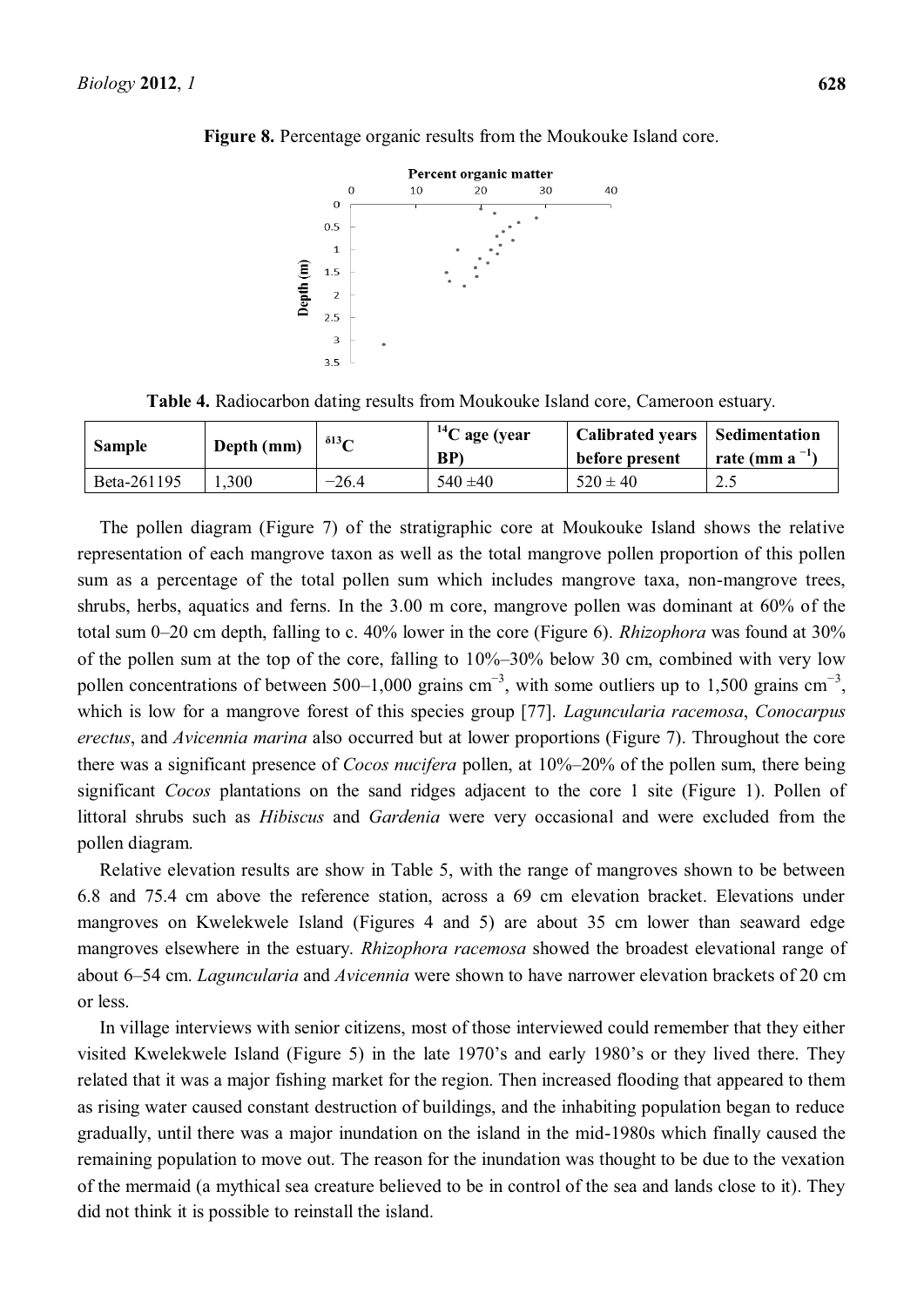| <b>Station</b>   | Location                   | <b>GPS Position</b>        | <b>Mangrove zone</b>   | <b>Elevation (cm)</b> |
|------------------|----------------------------|----------------------------|------------------------|-----------------------|
| $\boldsymbol{0}$ | Reference station Jonathan | 03° 48' 01.9" N            |                        | $\mathbf{0}$          |
|                  | Creek                      | 09° 34' 04.4" E            | Seaward of mangroves   |                       |
| 1                |                            | $03^{\circ}$ 48' 17.6" N   |                        | 6.8                   |
|                  | Kwelekwele Island          | 09° 35' 24.0" E            | Rhizophora racemosa    |                       |
| $\overline{2}$   | Moukouke Island core site  | 03° 45' 54.9" N            |                        | 47.0                  |
|                  |                            | 09° 35' 40.4" E            | Rhizophora             |                       |
| 3                | Seaward edge               | 03° 45' 27.5" N            | <i>Rhizophora</i> and  | 44.4                  |
|                  |                            | 09° 35' 37.6" E            | Avicennia              |                       |
| 4                | Seaward edge               | $03^{\circ}$ 45' 35.1" N   |                        | 21.3                  |
|                  |                            | 09° 37' 09.0" E            | Avicennia              |                       |
| 5                | Mid swamp                  | 03° 44' 31.9" N            | R. mangle              | 75.4                  |
|                  |                            | 09° 37' 52.6" E            |                        |                       |
| 6                | Mid swamp-Nkamba           | $03^{\circ}$ 44' 46.7" N   |                        | 54.1                  |
|                  |                            | 09° 40' 41.42" E           | R. racemosa            |                       |
| 7                |                            | $03^{\circ}$ 43' 58.6" N   | Laguncularia with some | 73.1                  |
|                  | Landward edge              | 09° 44' 02.2" E            | Raphia palms           |                       |
| 8                |                            | $03^{\circ}$ 43' $05.6"$ N |                        | 75.2                  |
|                  | Landward edge              | 09° 45' 09.0" E            | Freshwater swamp       |                       |

**Table 5.** Relative elevation of mangrove substrate surface of the Doula-Edea mangrove area.

#### **6. Discussion**

Spatial analysis can identify and quantify mangrove retreat at the seaward edge, recruitment inland [78-80] or stability of mangrove distributions. Vulnerability is shown by change in mangrove area over time, caused by both human impacts and influences such as sea level rise. Lack of spatial change shows resilience of the mangrove system over time, which maintains older-growth trees and better reproductive success. Sea level rise impacts are shown by consistent mortality and retreat at the seaward edge and inland recruitment at the landward edge, while expansion of the seaward edge over time suggests either a strong sediment supply or sea level fall and is a sign of good mangrove resilience. Retreat of the seaward edge over time, if consistent along the coast, very likely shows vulnerability to sea level rise.

Spatial change analysis of mangroves of the Douala-Edea mangrove area 1975–2010 has shown that the area lost 979 hectares of mangroves  $1975-2007$  (Table 2), declining to 94% of its previous area. The area of lowland forest increased, partly owing to the extension of the sand spit to the west of the area, and the area of human settlements increased. The majority of the seaward edge of the main body of mangroves retreated between 1975–2007, with 67% of transects showing a negative rate of change, of a mean rate of  $-1.06$  m a<sup>-1</sup>, while only 31% showed a positive rate of change of mean  $+0.79$  m a<sup>-1</sup>.

The offshore mangrove island Kwelekwele however suffered a consistent loss over the period, losing a total of 3.49 hectares (Table 3) or declining to only 11% of the area that it had in 1975. Through community surveys this was found to have been linked with human settlement on the island, which likely caused increased pressure on the forest resources for fuelwood, combined with substrate disturbance and disaggregation that would have led to erosion during high tides, leading to inundation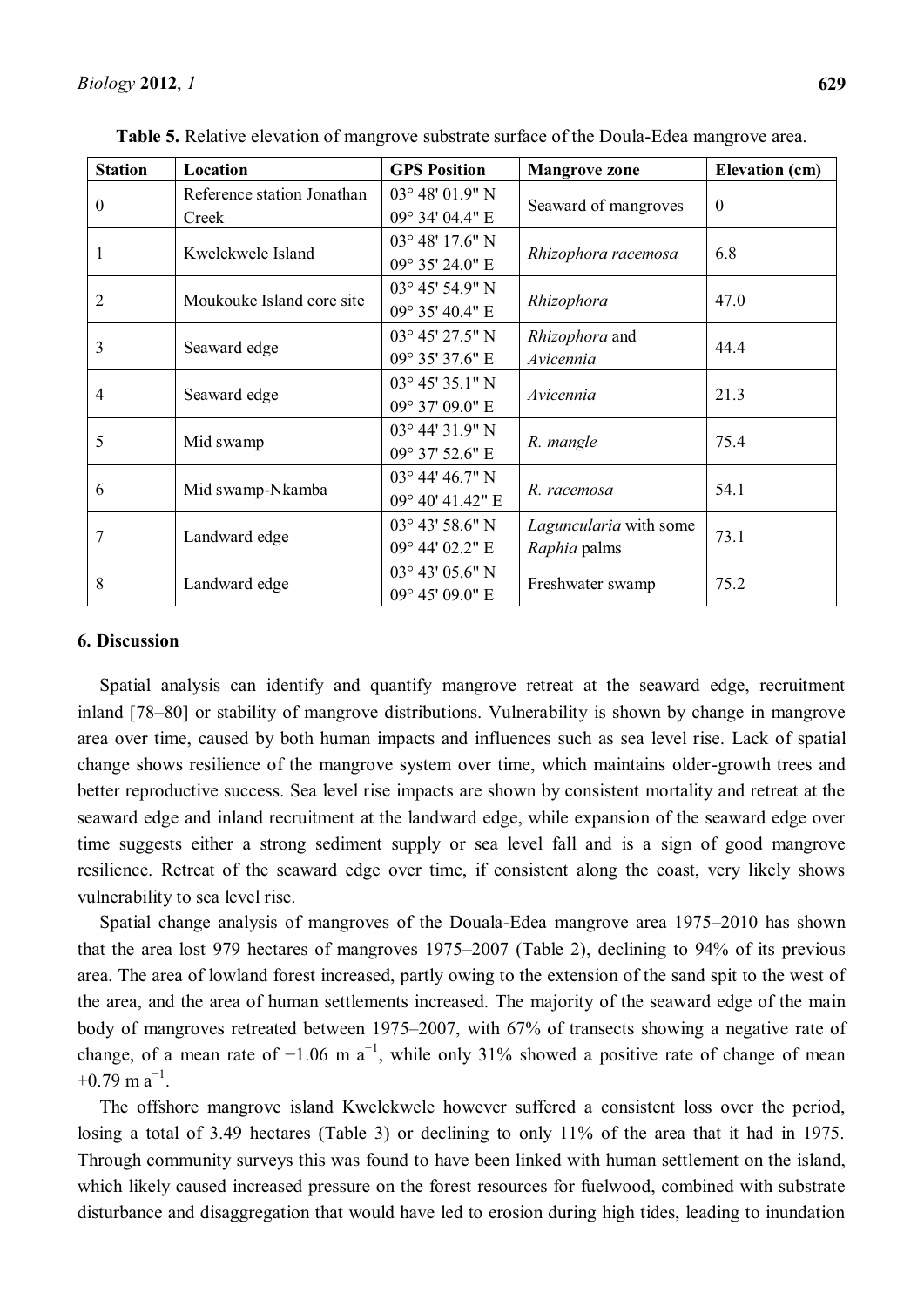stress to the remaining trees. Greatest rates of island loss were found to have occurred  $1975-1986$ (Table 3, Figure 4), when according to interviews the island was inhabited.

Longer term history as evident from the core taken from the mangrove seaward margin showed a stratigraphy in the Cameroon estuarine mangrove area of lower levels of inorganic sand at  $2.0-3.5$  m below the mangrove surface (Figure 7), fining upwards to inorganic silty clay to  $2.0-1.4$  m below the mangrove surface, with shallow levels of more organic silty clay above this from 1.4 m below the surface. The sand to silt fining upwards sequence demonstrates an environment of decreasing wave and/ or current energy, followed more recently by colonization by mangroves as indicated by the upper organic content to the silty clay. Percent organic matter levels are slightly higher in this surface unit, but are overall very low, indicative of significant allochthonous inorganic sediment input. Pollen concentrations are also very low at c. 1,000 grains  $cm^{-3}$  (Figure 7) compared with study sites also having the Atlantic mangrove species group [66,76,77], further indicative of inorganic sediment dilution of pollen deposition.

In the surface organic mangrove unit, the net sedimentation rate was shown to be 2.5 mm  $a^{-1}$ (Table 4). This is similar to elevation change rates shown by surface elevation tables and marker horizons for a fringe and basin mangroves of the same species in Belize and Florida [42]. From stratigraphy in West Papua net mangrove sedimentation rates were found of  $0.6-1.5$  mm a<sup>-1</sup> [81]. If accretion is at the same rate as relative sea level rise, then tidal inundation frequencies are maintained and mangrove vulnerability to rising sea level is much reduced.

These rates are however low relative to sea level rise projections; rates projected by the IPCC 4th Assessment are of 1.5–9.7 mm  $a^{-1}$  [38]. Furthermore, global mean sea level has already been rising, at a global average rate of sea level rise of  $1.8 \pm 0.5$  mm a<sup>-1</sup> between 1961 and 2003. Estimates of sea level change for the coast of Cameroon were calculated using satellite data and the Takadori, Ghana tide gauge data 1930–1965 to give a corrected rate of 1.8–2.2 mm  $a^{-1}$  for the period 1948–2003 [46]. These rates of recent sea level rise are close to the net mangrove accretion rate from core 1 (Table 4), and would have contributed to the increased inundation observed by residents of the low-lying Kwelekwele island.

Kwelekwele Island mangrove substrate surfaces were shown to be about 35 cm lower than seaward edge mangroves elsewhere in the estuary (Figure 4 and Table 5), contributing to its vulnerability. Community knowledge of older residents of nearby villages confirmed this loss of island area and related increased inundation at a time when sea level rise is estimated to be 1.8 to 2.2 mm  $a^{-1}$  [46]. This case study demonstrates how offshore islands at the seaward edge are especially vulnerable to rising sea level owing to their lower elevation, particularly when combined with human disturbance. The lower elevation increases inundation levels to disadvantage mangrove productivity, while the offshore location (Figure 1) reduces sediment supply as it is further from riverine sources.

The pollen diagram results showed higher proportions of mangrove pollen of 60% at the surface under well-established tall *Rhizophora* stands down to 30 cm depth (Figure 7). Below 40 cm mangrove pollen declines to around 40%, which combined with very low concentrations and shell presence probably represents offshore tidal flats. This seaward edge core was at the lower elevational range of mangrove tolerance (Table 5), hence the 30 cm depth of organic mangrove stratigraphy and the low mangrove pollen proportions lower in the core indicates that recent sea-levels were  $10-20$  cm lower than present, which corresponds with global trends in the last 100 years [82].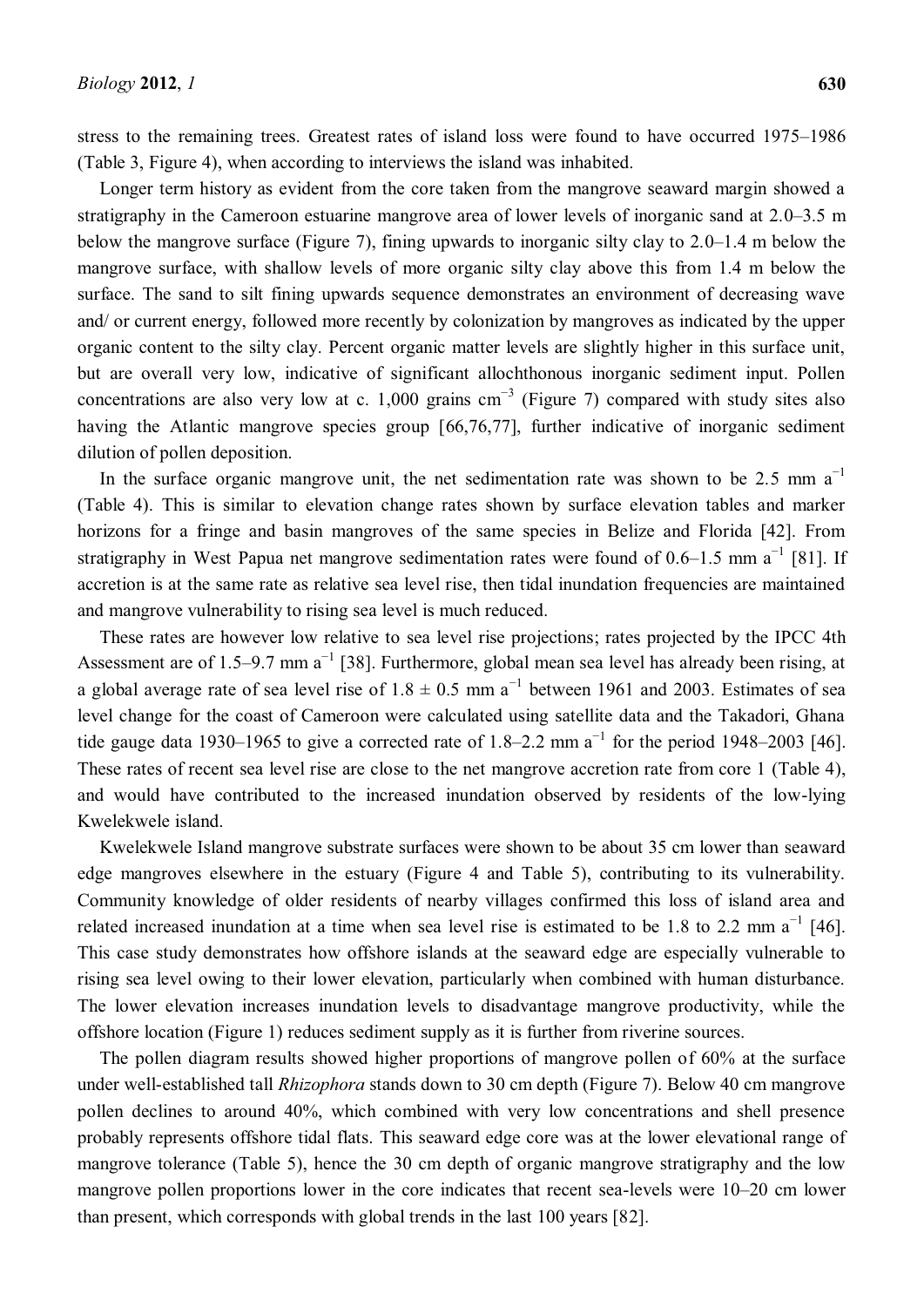The range of mangrove substrate elevations (Table 5) shows about a 70 cm elevation bracket in a tidal range of 1.2 m, and it is normal for mangroves to occupy the upper half of the tidal range [83]. *Rhizophora racemosa* has the broadest elevational range of about 48 cm, which would make it the most resilient species to sea level rise of all present, in tolerating a changing sea level [50,51]. *Laguncularia* in particular, and *Avicennia* both have narrower elevation brackets (Table 5), making them less able to tolerate a rising sea level.

The Cameroon Estuary mangroves of Cameroon show resilience in the area of mangroves reducing by only 5% 1975–2007 but this study also demonstrates predominant seaward edge retreat, and some additional inherent vulnerability due to the low tidal range of the area. Vulnerability can be reduced by addressing the non-climate stressors on the mangrove area, particularly those resulting from human impacts, and by fostering management actions that enhance sedimentation rates. Priorities for adaptation planning in mangrove areas that are located in such low tidal range regions are to plan inland migration areas and strategic protected areas for mangroves, and to undertake management activities that enhance accretion within the mangroves.

Protected areas support key centers of biodiversity and provide refuges for wildlife, and mangroves are frequently underrepresented ecosystem types in marine protected areas [84]. Mangrove protected areas that are strategic choices in light of climate change are those that have a good sediment supply and high species diversity, as both of these factors enhance resilience.

Long-term planning of strategic protected areas is improved if these areas have designated inland migration areas defined by elevation for sea level rise of up to 1 m and more. Also, larger reserves better ensure representation of all mangrove community types to spread risk and increase chances for mangrove ecosystems to adapt to climate change and other stresses [28,85]. Areas that have a microtidal range have unique mangrove settings that are important to protect; and, although they have higher exposure to sea level rise, their vulnerability can be reduced by adaptation actions that reduce other stresses.

The habitat stability of mangroves depends on the maintenance of soil elevation relative to sea level, which, in the case of sea level rise, requires surface accretion. This allows mangroves to naturally adapt to rising sea level and can be facilitated by managers. Reduction in sediment supply at the coastline can result from increased human population at the coast and associated development, such as jetties that starve down-drift sections of sediment supply [86]. Dam construction on rivers reduces the volume of water and riverine sediment supply to the sea and coastal mangroves [87], which can lead to a sediment supply deficit which contributes to the increased vulnerability of mangrove areas to rising sea level, as resilience depends on sediment supply. Management actions to enhance sedimentation in mangroves therefore need to include coastal planners, infrastructure managers and river management agencies to build in design components that ensure continued sediment supply to the mangrove areas.

Root mat growth has been found to be a major contributor to surface elevation gain and is enhanced when mangroves are more productive [61]. Root mat growth has been shown to be higher under dense, healthy mangrove forests and lower under dwarf or scrub mangroves [42]. Enhancement of the productivity of mangroves leads to marsh elevation gain [88]. Hence improving the condition of mangroves also promotes accretion in those mangroves, which can be done by reducing human pressure, to enhance root mat growth and so reduce vulnerability to rising sea level.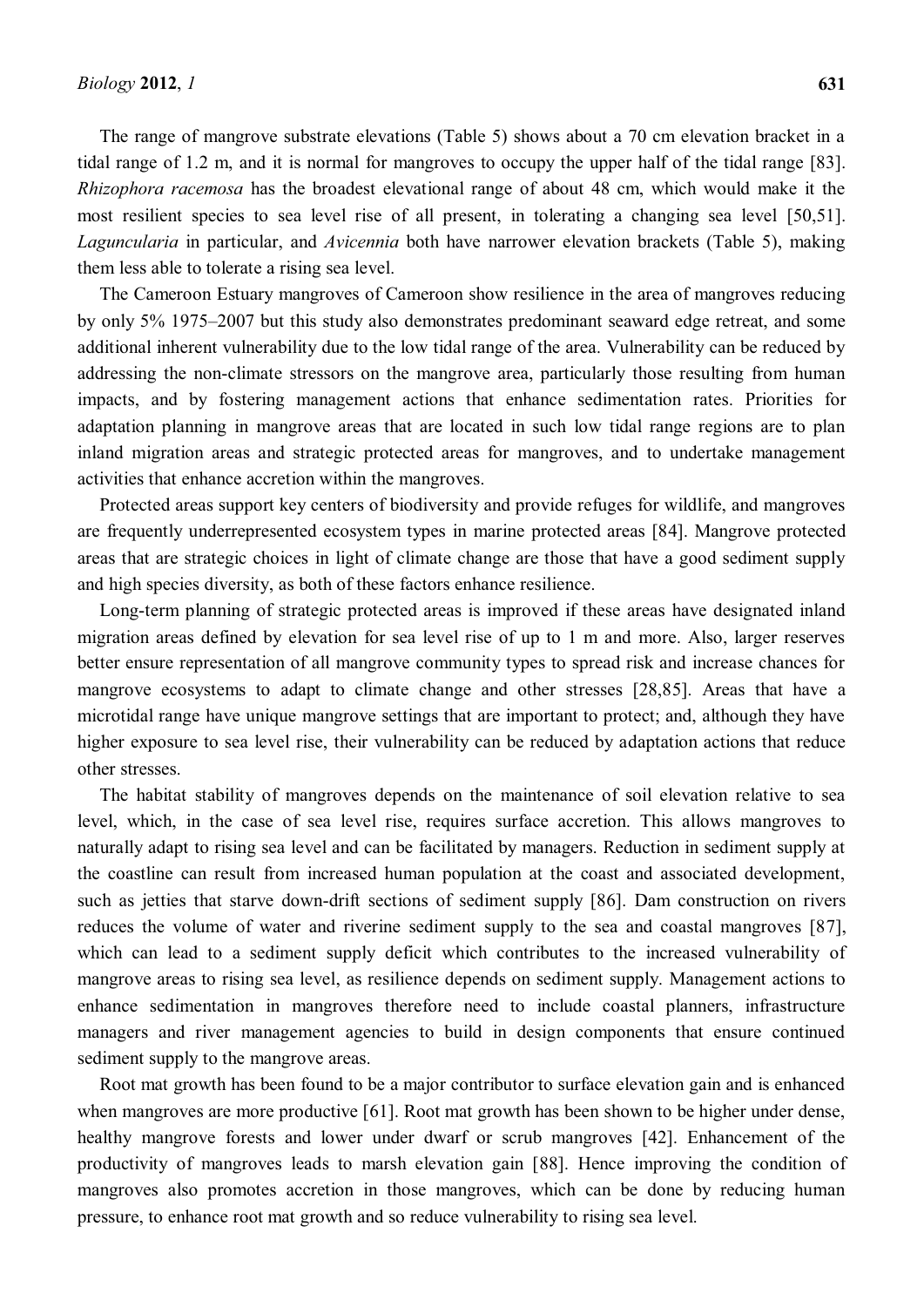# **7. Conclusions**

This study demonstrates how an interdisciplinary combination of approaches can quantitatively assess the vulnerability of a sensitive ecosystem such as mangroves to climate change influences. Spatial change analysis of the Doula-Edea mangrove area has shown predominant seaward edge retreat in recent decades, and marginal mangroves subject to increased human pressure and ocean influences have shown decimation. Long term contexts from stratigraphic pollen analysis showed that the net sedimentation rate is close to current rates of sea-level rise, but the mangrove area has in the past shown resilience and progradation owing to sediment supply. Low technology measurement of relative elevation of the large mangrove area showed that it is located in only a 70 cm elevation bracket, hence its vulnerability to projected sea level rise of equal to above this range is high.

Stratigraphic and pollen analysis results of this study indicate that sea-level has been stable on the central Cameroon coastline until recent global sea level rise caused by industrial greenhouse emissions, and with fairly rapid inorganic river-dominated sedimentation rates, mangroves have been prograding seawards. This is shown by higher levels of mangrove pollen in stratigraphy only at shallow depths where mangroves currently occur, and is supported by low pollen concentrations and low organic fraction in stratigraphy.

In the last few decades global mean sea level has been rising [82], at an average rate of sea level rise of  $1.8 \pm 0.5$  mm a<sup>-1</sup> between 1961 and 2003, and stratigraphy shows that mangroves have recently been present up to 30 cm below current seaward elevations supporting that such trends have also been the case for this area. Mangrove loss has been indicated by GIS spatial evidence of predominant retreat of the seaward edge and decimation of an island offshore, an event supported by oral history evidence.

Vulnerability can be reduced by reduction of other impacts on mangrove productivity, particularly by ceasing any fuelwood harvesting from seaward edge locations, and reducing this elsewhere as propagules are less likely to establish on cleared areas [89]. Adaptive capacity can be increased by enhancement of sedimentation through restricting any further dam development on rivers, restricting coastal constructions that block sediment supply, and enhancing mangrove ecosystem health.

## **Acknowledgments**

This research was funded by the UNEP GEF project "Coastal Resilience to Climate Change: Developing a Generalizable Method for Assessing Vulnerability and Adaptation of Mangroves and Associated Ecosystems" awarded to the World Wildlife Fund (WWF). The authors are grateful to Gordon Ajonina (Cameroon Wildlife Conservation Society) for fieldwork assistance and site guidance, Pippa Strickland for laboratory analyses, Bertin Tchikangwa and Martin Tchamba (WWF Central Africa Regional Program Office) and Jonathan Cook (WWF US) for facilitation of research, and Michael Helman who drew Figures 1 and 6. We also thank two anonymous reviewers for their comments and the improvements to the paper that resulted from these.

### **References and Notes**

1. Massel, S.R.; Furukawa, K.; Brinkman, R.M. Surface wave propagation in mangrove forests. *Fluid Dyn. Res.* **1999**, 24, 219-249.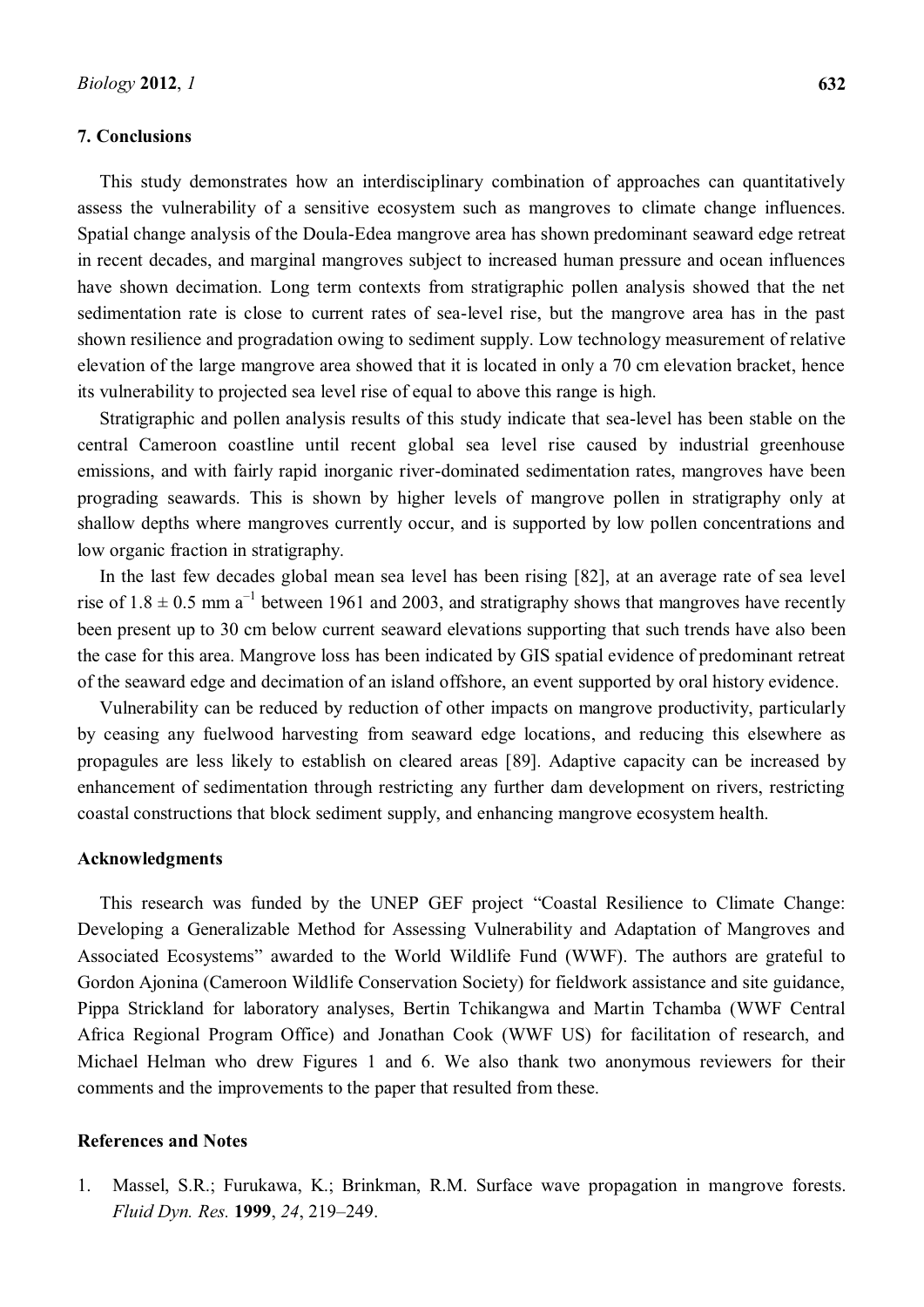- 2. Dahdouh-Guebas, F.; Jayatissa, L.P.; di Nitto, D.; Bosire, J.O.; Lo Seen, D.; Koedam, N. How effective were mangroves as a defence against the recent tsunami? *Curr. Biol.* **2005**, *15*, R443-R447.
- 3. Danielson, F.; Soerensen, M.; Olwig, M.; Selvam, V.; Parish, F.; Burgess, N.; Hiraishi, T.; Karunagaran, V.; Rasmussen, M.; Hansen, L.; *et al*. The Asian tsunami: A protective role for coastal vegetation. *Science* **2005**, *310*, 643.
- 4. Katharesan, K.; Rajendran, N. Coastal mangrove forests mitigates tsunami. *Estuar. Coast. Shelf Sci.* **2005**, *65*, *601*–*606*.
- 5. Hirashi, T. Effectiveness of coastal forests in mitigating tsunami hazards. In *Proceedings of the Meeting and Workshop on Guidelines for the Rehabilitation of Mangroves and other Coastal Forests Damaged by Tsunamis and other Natural Hazards in the Asia-Pacific Region*; Chan, H.T., Ong, J.E., Eds.; ITTO/ISME: Okinawa, Japan, 2008; pp. 65–73.
- 6. Walters, B.B.; Ronnback, P.; Kovacs, J.M.; Crona, B.; Hussain, S.A.; Badola, R.; Primavera, J.H.; Barbier, E.; Dahdouh-Guebas, F. Ethnobiology, socio-economics and management of mangrove forests: A review. *Aquat. Bot.* **2008**, 89, 220-236.
- 7. Robertson, A.I.; Duke, N.C. Recruitment, growth and residence times of fishes in a tropical Australian mangrove system. *Estuar. Coast. Shelf Sci.* **1990**, 31, 725–745.
- 8. Kimani, E.N.; Mwatha, G.K.; Wakwabi, E.O.; Ntiba, J.M.; Okoth, B.K. Fishes of a shallow tropical mangrove estuary, Gazi, Kenya. *Mar. Freshw. Res.* 1996, 47, 857-868.
- 9. Baran, E.; Hambrey, J. Mangrove Conservation and Coastal Management in Southeast Asia, What Impact on Fishery Resources? *Mar. Pollut. Bull.* **1999**, *37*, 431±440.
- 10. Mumby, P.J.; Edwards, A.J.; Arias-González, J.E.; Lindeman, K.C.; Blackwell, P.G.; Gall, A.; Gorczynska, M.I.; Harborne, A.R.; Pescod, C.L.; Renken, H.; *et al*. Mangroves enhance the biomass of coral reef fish communities in the Caribbean. *Nature* 2004, 427, 533–536.
- 11. Chitaro, P.; Usseglio, P.; Sale, P.F. Variation in fish density, assemblage composition and relative rates of predation among mangrove, seagrass and coral reef habitats. *Environ. Biol. Fishes* **2005**, 72, 175-187.
- 12. Ley, J.A.; McIvor, C.C. Linkages between estuarine and reef fish assemblages: Enhancement by the presence of well-developed mangrove shorelines. In *The Everglades, Florida bay, and Coral Reefs of the Florida Keys. An Ecosystem Sourcebook*; Porter, J.W., Porter, K.G., Eds.; CRC Press: Boca Raton, FL, USA, 2002; pp. 539–562.
- 13. Donato, D.C.; Kauffman, J.B.; Murdiyarso, D.; Kurnianto, S.; Stidham, M.; Kanninen, M. Mangroves among the most carbon-rich forests in the tropics. *Nat. Geosci.* **2011**, 4, 293–297.
- 14. Bouillon, S. Storage beneath mangroves. *Nat. Geosci.* **2011**, 4, 282–283.
- 15. MacNae, W. A general account of the fauna and flora of mangrove swamps and forests in the Indo-West Pacific region. *Adv. Mar. Biol.* **1968**, *6*, 73–270.
- 16. Spalding, M.; Kainuma, M.; Collins, L. *World Atlas of Mangroves*; Earthscan: London, UK, Washington, DC, USA, 2010; pp. 1-261.
- 17. Nfotabong-Atheull, A.; Din, N.; Essomè Koum, L.G.; Satyanarayana, B.; Koedam, N.; Dahdouh-Guebas, F. Assessing forest products usage and local residents' perception of environmental changes in peri-urban and rural mangroves of Cameroon, Central Africa. *J. Ethnobiol. Ethnomed.* **2011**, *7*, 41.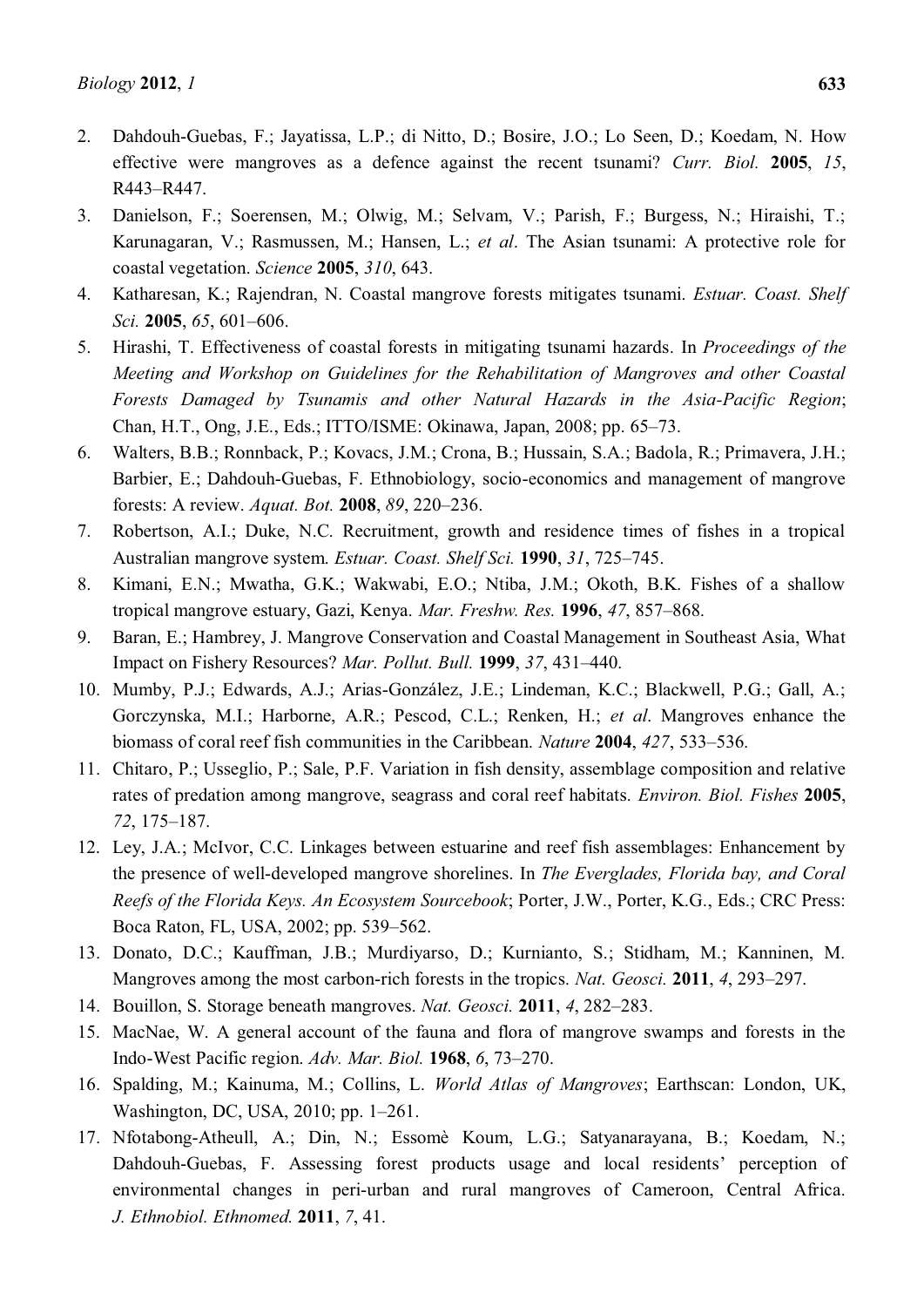- 19. Wilkie, M.L.; Fortuna, S. Status and trends in mangrove area extent worldwide. *For. Resour. Assess. Work. Pap.* **2003**, *63*, J1533.
- 20. Giri, C.; Ochieng, E.; Tieszen, L.L.; Zhu, Z.; Singh, A.; Loveland, T.; Masek, J.; Duke, N. Status and distribution of mangrove forests of the world using earth observation satellite data. *Glob. Ecol. Biogeogr.* **2011**, *20*, 154-159.
- 21. Food and Agriculture Organization. *The World's Mangroves 1980–2005: A Thematic Study Prepared in the Framework of the Global Resources Assessment 2005*; Food and Agriculture Organization (FAO): Rome, Italy,  $2007$ ; pp. 1–77.
- 22. Manhas, R.K.; Negi, J.D.S.; Kumar, R.; Chauhan, R. Temporal assessment of growing stock, biomass and carbon stock of Indian forests. *Clim. Change* 2006, 74, 191-221.
- 23. Duke, N.C.; Meynecke, J.-O.; Dittmann, S.; Ellison, A.M.; Anger, K.; Berger, U.; Cannicci, S.; Diele, K.; Ewel, K.C.; Field, C.D.; *et al.* A world without mangroves? *Science* 2007, 317, 41–42.
- 24. Nicholls, R.J.; Wong, P.P.; Burkett, V.R.; Codignotto, J.O.; Hay, J.E.; McLean, R.F.; Ragoonaden, S.; Woodroffe, C.D. Coastal systems and low-lying areas. In *Climate Change 2007: Impacts, Adaptation and Vulnerability. Contribution of Working Group II to the Fourth Assessment Report of the Intergovernmental Panel on Climate Change*; Parry, M.L., Canziani, O.F., Palutikof, J.P., van der Linden, P.J., Hanson, C.E., Eds.; Cambridge University Press: Cambridge, UK, 2007; pp. 315-356.
- 25. Ellison, J.C. Mangrove retreat with rising sea-level, Bermuda. *Estuar. Coast. Shelf Sci.* **1993**, *37*,  $75 - 87.$
- 26. Semeniuk, V. Predicting the Effect of Sea-Level Rise on Mangroves in Northwestern Australia. *J. Coast. Res.* **1994**, *10*, 1050-1076.
- 27. Cahoon, D.; Hensel, P.; Spencer, T.; Reed, D.J.; McKee, K.L.; Saintilan, N. Coastal wetland vulnerability to relative sea-level rise: Wetland elevation trends and process controls. In *Wetlands and Natural Resource Management*; Verhoeven, J.T.A., Beltman, B., Bobbink, R., Whigham, D.F., Eds.; Springer-Verlag: Berlin, Germany, 2006; pp. 271–292.
- 28. Gilman, E.; Ellison, J.C.; Duke, N.C.; Field, C.; Fortuna, S. Threats to mangroves from climate change and adaptation options: A review. *Aquat. Bot.* **2008**, 89, 237–250.
- 29. Soares, M.L.G. A conceptual model for the responses of mangrove forests to sea level rise. *J. Coast. Res.* 2009, 56, 267-271.
- 30. Clough, B.F.; Sim, R.G. Changes in gas exchange characteristics and water use efficiency of mangroves in response to salinity and vapour pressure deficit. *Oecologia* 1989, 79, 38–44.
- 31. Cheeseman, J.M.; Clough, B.F.; Carter, D.R.; Lovelock, C.E.; Eong, O.J.; Sim, R.G. The analysis of photosynthetic performance in leaves under field conditions, a case study using *Bruguiera* mangroves. *Photosynth. Res.* **1991**, 29, 11–22.
- 32. Cheeseman, J.M. Depressions of photosynthesis in mangrove canopies. In *Photoinhibition of Photosynthesis, From Molecular Mechanisms to the Field*; Baker, N.R., Bowyer, J.R., Baker, N.R., Bowyer, J.R., Eds.; Bios Scientific Publishers: Oxford, UK, 1994; pp. 377–389.
- 33. Cheeseman, J.M.; Herendeen, L.B.; Cheeseman, A.T.; Clough, B.F. Photosynthesis and photoprotection in mangroves under field conditions. *Plant Cell Environ*. **1997**, 20, 579–588.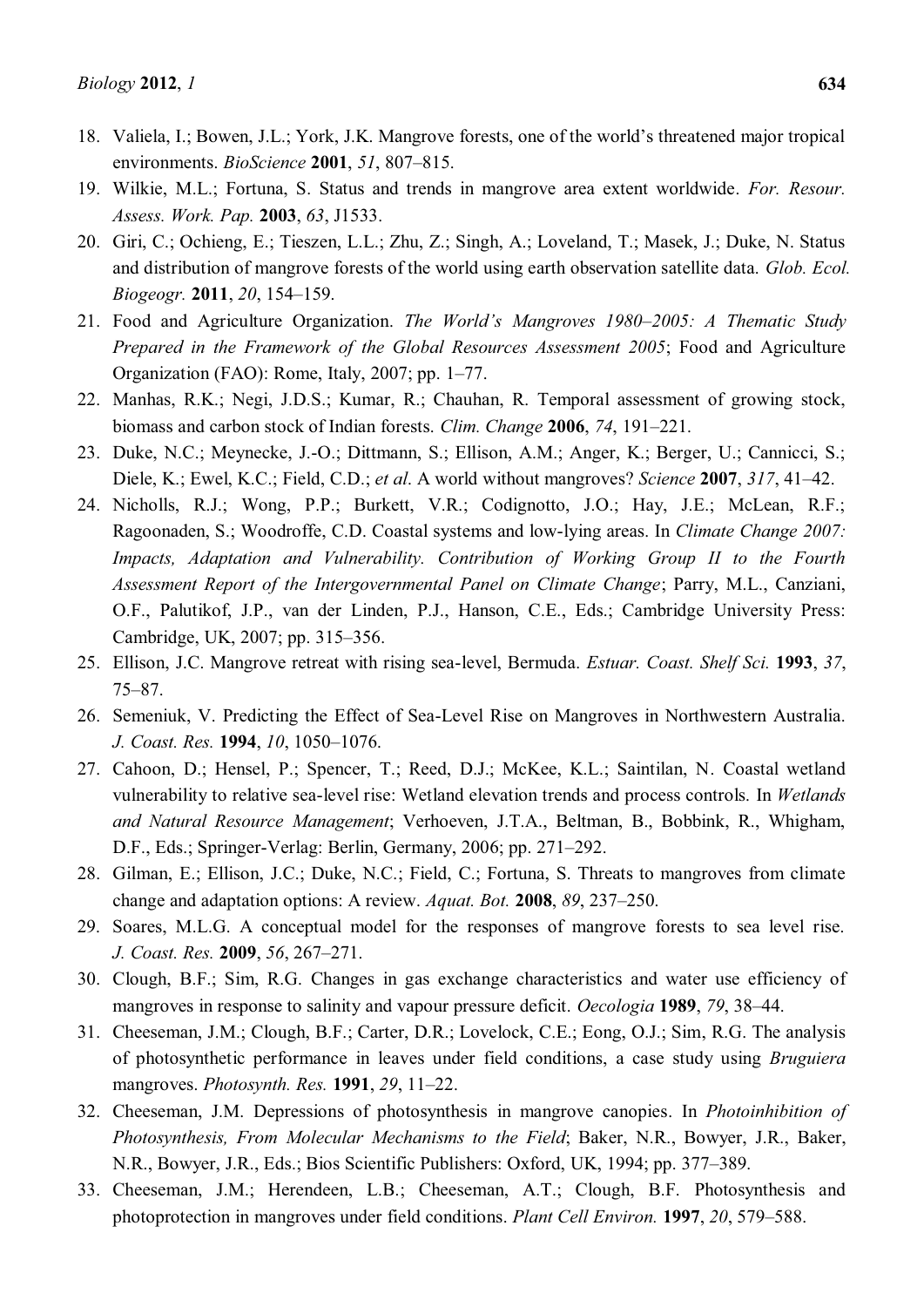- 34. Duke, N.C.; Ball, M.C.; Ellison, J.C. Factors influencing biodiversity and distributional gradients in mangroves. *Glob. Ecol. Biogeogr. Lett.* **1998**, *7*, 27±47.
- 35. Rogers, K.; Saintilan, N.; Cahoon, D.R. Surface elevation dynamics in a regenerating mangrove forest at Homebush Bay, Australia. *Wetlands Ecol. Manag.* **2005**, *13*, 587–598.
- 36. Rogers, K.; Saintilan, N.; Heijnis, H. Mangrove encroachment of salt marsh in Western Port Bay, Victoria, the role of sedimentation, subsidence, and sea level rise. *Estuaries* 2005, 28, 551–559.
- 37. Whelan, K.R.T.; Smith, T.J., III; Cahoon, D.R.; Lynch, J.C.; Anderson, G.H. Groundwater control of mangrove surface elevation, Shrink and swell varies with soil depth. *Estuaries* **2005**, *28*, 833±843.
- 38. Meehl, G.A.; Stocker, T.F.; Collins, W.; Friedlingstein, P.; Gaye, A.T.; Gregory, J.M.; Kitoh, A.; Knutti, R.; Murphy, J.M.; Noda, A.; *et al*. Global climate projections. In *Climate Change 2007: The Physical Science Basis. Contribution of Working Group I to the Fourth Assessment Report of the Intergovernmental Panel on Climate Change*; Solomon, S., Qin, W., Manning, M., Chen, Z., Marquis, M., Averyt, K.B., Eds.; Cambridge University Press: Cambridge, UK, 2007; pp. 747-846.
- 39. Vermeer, M.; Rahmstorf, S. Global sea level linked to global temperature. *Proc. Natl. Acad. Sci. USA* **2009**, *106*, 21527-21532.
- 40. Grinsted, A.; Moore, J.C.; Jevrejeva, S. Reconstructing sea level from paleo and projected temperatures 200 to 2100 ad. *Clim. Dyn.* **2010**, 34, 461–472.
- 41. Jevrejeva, S.; Moore, J.C.; Grinsted, A. How will sea level respond to changes in natural and anthropogenic forcings by 2100? *Geophys. Res. Lett.* **2010**, *37*, doi:10.1029/2010gl042947.
- 42. McKee, K.L. Biophysical controls on accretion and elevation change in Caribbean mangrove ecosystems. *Estuar. Coast. Shelf Sci.* 2011, 91, 475-483.
- 43. Krauss, K.W.; Cahoon, D.R.; Allen, J.A.; Ewel, K.C.; Lynch, J.C.; Cormier, N. Surface Elevation Change and Susceptibility of Different Mangrove Zones to Sea-Level Rise on Pacific High **Islands of Micronesia.** *Ecosystems* **2010**, *13*, 129–143.
- 44. Adger, W.N.; Agrawala, S.; Mirza, M.M.Q.; Conde, C.; O'Brien, K.; Pulhin, J.; Pulwarty, R.; Smit, B.; Takahashi, K. Assessment of adaptation practices, options, constraints and capacity. In *Climate Change 2007: Impacts, Adaptation and Vulnerability. Contribution of Working Group II to the Fourth Assessment Report of the Intergovernmental Panel on Climate Change*; Parry, M.L., Canziani, O.F., Palutikof, J.P., van der Linden, P.J., Hanson, C.E., Eds.; Cambridge University Press: Cambridge, UK, 2007; pp. 717-743.
- 45. Intergovernmental Panel on Climate Change. *Climate Change 2007: Synthesis Report. Contribution of Working Groups I, II and III to the Fourth Assessment*; Intergovernmental Panel on Climate Change: Geneva, Switzerland, 2007; p. 28.
- 46. Fonteh, M.; Esteves, L.S.; Gehrels, W.R. Mapping and valuation of ecosystems and economic activities along the coast of Cameroon: Implications of future sea level rise. *Coastline Rep.* **2009**, *13*, 47–63.
- 47. Nfotabong-Atheull, A.; Din, N.; Longonje, S.N.; Koedam, N.; Dahdouh-Guebas, F. Commercial activities and subsistence utilization of mangrove forests around the Wouri estuary and the Douala-Edea reserve. *J. Ethnobiol. Ethnomed.* **2009**, *5*, 35.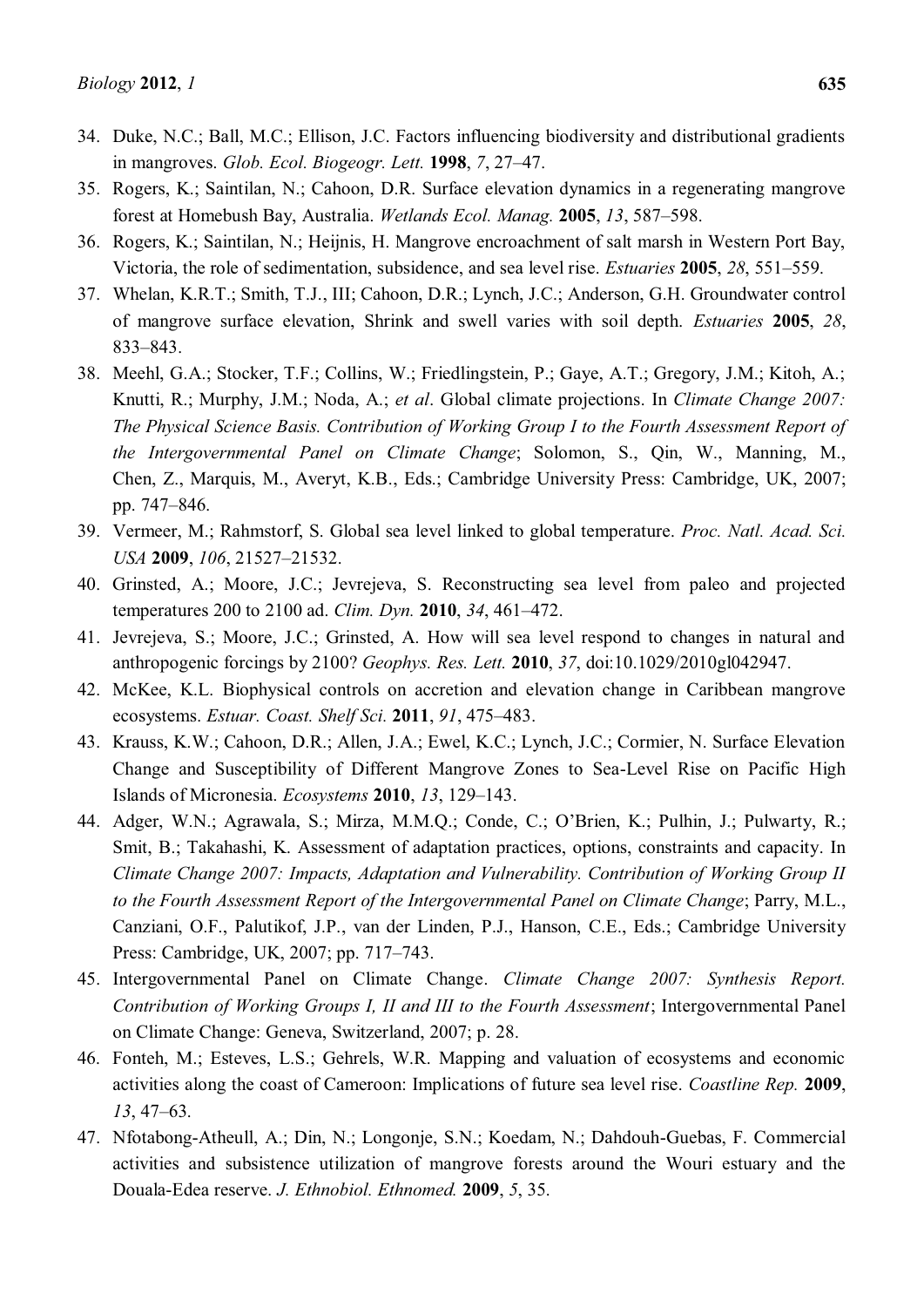- 49. Din, N.; Saenger, P.; Jules, P.R.; Siegried, D.D.; Blasco, F. Logging activities in mangrove forests: A case study of Douala Cameroon African. *J. Environ. Sci. Technol.* **2008**, 2, 22-30.
- 50. Lovelock, C.E.; Ellison, J.C. Vulnerability of mangroves and tidal wetlands of the Great Barrier Reef to climate change. In *Climate Change and the Great Barrier Reef: A Vulnerability Assessment*; Johnson, J.E., Marshall, P.A., Eds.; Great Barrier Reef Marine Park Authority and Australian Greenhouse Office: Townsville, Australia, 2007; pp. 237–269.
- 51. Ellison, J.C. *Climate Change Vulnerability Assessment and Adaptation Planning for Mangrove Systems*; WWF US: Washington, DC, USA, 2012; pp. 12–85.
- 52. Corcoran, E.; Ravilious, C.; Skuja, M. *Mangroves of Western and Central Africa*; UNEP-Regional Seas Programme, World Conservation Monitoring Centre: Cambridge, UK, 2007; p. 89.
- 53. Ajonina, G.N.; Chuyong, P.D.; Nkanje, B.T. *Developing a Generalizable Methodology for Assessing the Vulnerability of Mangroves and Associated Ecosystems in Cameroon: A Country Synthesis*; WWF Central African Regional Programme Office: Yaoundé, Cameroon, 2011.
- 54. Tomlinson, P.B. *The Botany of Mangroves*; Cambridge University Press: Cambridge, UK, 2008; pp.  $40-61$ .
- 55. Allersma, E.; Tilmans, W.M.K. Coastal conditions in West Africa: A review. *Ocean Coast. Manag.* **1993**, *19*, 199-240.
- 56. Romain, T. *Sea Level Measurement and Analysis in the Cameroon Ocean and River (Wouri). National Report Cameroon*; Intergovernmental Oceanographic Commission of UNESCO: Limbe, Cameroon, 2006; pp.  $4-12$ .
- 57. Thieler, E.R.; Danforth, W.W. Historical Shoreline Mapping (II): Application of the Digital Shoreline Mapping and Analysis Systems (DSMS/DSAS) to Shoreline Change Mapping in Puerto Rico. *J. Coast. Res.* **1994**, *10*, 600–620.
- 58. Thieler, E.R.; Himmelstoss, E.A.; Zichichi, J.L.; Ergul, A. *Digital Shoreline Analysis System (DSAS) Version 4.0—An ArcGIS Extension for Calculating Shoreline Change*; Open-File Report for U.S. Geological Survey*:* Reston, VA, USA, 2009.
- 59. Dolan, R.; Fenster, M.S.; Holme, S.J. Temporal analysis of shoreline recession and accretion. *J. Coast. Res.* **1991**, 7, 723-744.
- 60. Thien, S.J. A flow diagram for teaching texture by feel analysis. *J. Agron. Edu.* **1979**, *8*, 54–55.
- 61. McKee, K.L.; Cahoon, D.R.; Feller, I.C. Caribbean mangroves adjust to rising sea levels through biotic controls on change in soil elevation. *Glob. Ecol. Biogeogr.* 2007, 16, 545–556.
- 62. Vogel, J.C.; Fuls, A.M.; Visser, E.; Becker, B. Pretoria Calibration Curve for Short-Lived Samples, 1930±3350 BC. *Radiocarbon* **1993**, *35*, 73±85.
- 63. Erdtman, O.E.G. *Handbook of Palynology: Morphology, Taxonomy, Ecology*; Munksgaard: Copenhagen, The Netherlands, 1969; pp. 1–486.
- 64. Faegri, K.; Iverson, J. *Textbook of Pollen Analysis*, 4th ed.; John Wiley and Sons: New York, NY, USA, 1989; pp. 1–328.
- 65. Ellison, J.C. Long-term retrospection on mangrove development using sediment cores and pollen analysis: A review. *Aquat. Bot.* **2008**, *89*, 93–104.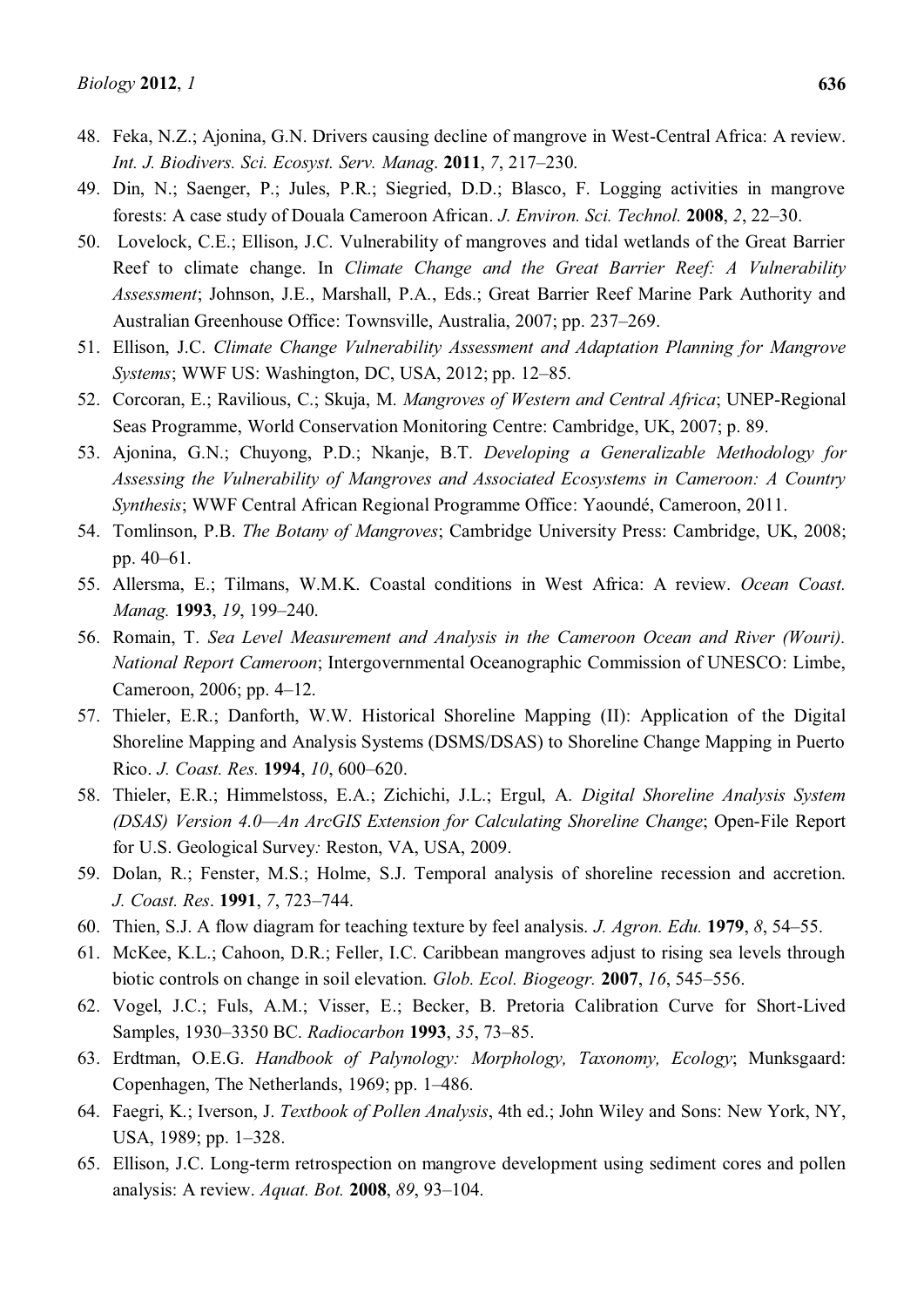- 66. Behling, H.; Cohen, M.C.L.; Lara, R.J. Studies on Holocene mangrove ecosystem dynamics of the Bragança Peninsula in north-eastern Pará, Brazil. *Palaeogeogr. Palaeoclimatol. Palaeoecol.* **2001**, *167*, 431–440.
- 67. Salard-Cheboldaeff, M. Palynologie Camerounaise II. Grains du pollen de la forêt littorale de basse altitude. *Congr. Natl. Soc. Savantes* 1981, 106, 125-136.
- 68. Grimm, E. Data analysis and display. In *Vegetation History*; Huntley, B., Webb, T., Eds.; Klewer: Dordrecht, The Netherlands, 1988; pp. 43–76.
- 69. Heiri, O.; Lotter, A.F.; Lemcke, G. Loss on ignition as a method for estimating organic and carbonate content in sediments: Reproducibility and comparability of results, *J. Paleolimnol.* **2001**, 25, 101-110.
- 70. Woodroffe, C.D. Mangrove swamp stratigraphy and Holocene transgression, Grand Cayman Island, West Indies. *Mar. Geol.* **1981**, *41*, 271-294.
- 71. Ellison, J.C.; Stoddart, D.R. Mangrove ecosystem collapse during predicted sea level rise: Holocene analogues and implications. *J. Coast. Res.* **1991**, 7, 151–165.
- 72. English, S.; Wilkinson, C.; Baker, V. *Manual for Survey of Tropical Marine Resources*, 2nd ed.; Australian Institute of Marine Science: Townsville, Australia, 1994; pp. 185–190.
- 73. Healey, R.G.; Pye, K.; Stoddart, D.R.; Bayliss-Smith, T.P. Velocity variations in salt marsh creeks, Norfolk, England. *Estuar. Coast. Shelf Sci.* **1981**, *13*, 535–545.
- 74. French, J.R.; Stoddart, D.R. Hydrodynamics of salt marsh creek systems: Implications for marsh morphological development and material exchange. *Earth Surf. Process. Landforms* **1992**, *17*, 235±252.
- 75. Lawrence, D.S.L.; Allen, J.R.L.; Havelock, G.M. Salt marsh morphodynamics: An investigation of tidal flows and marsh channel equilibrium. *J. Coast. Res.* **2004**, *20*, 301-316.
- 76. Kristensen, E.; Bouillon, S.; Dittmar, T.; Marchand, C. Organic carbon dynamics in mangrove ecosystems: A review. *Aquat. Bot.* **2008**, *89*, 201-219.
- 77. Willard, D.A.; Bernhardt, C.E. Impacts of past climate and sea level change on Everglades wetlands: Placing a century of anthropogenic change into a late-Holocene context. *Clim. Change*  **2011**, *107*, 9-80.
- 78. Lucas, R.M.; Ellison, J.C.; Mitchell, A.; Donnelly, B.; Finlayson, C.M.; Milne, A.K. Use of Stereo Aerial Photography for Assessing Changes in the Extent and Height of Mangrove Canopies in Tropical Australia. *Wetlands Ecol. Manag.* **2002**, 10, 159–173.
- 79. Gilman, E.; Ellison, J.C.; Coleman, R. Assessment of mangrove response to projected relative sea-level rise and recent historical reconstruction of shoreline position, American Samoa. *Environ. Monit. Assess.* **2007**, *124*, 105-130.
- 80. Shearman, P.L. Recent change in the extent of mangroves in the Northern Gulf of Papua, Papua New Guinea. *Ambio* **2010**, 39, 181–189.
- 81. Ellison, J.C. Holocene palynology and sea-level change in two estuaries in Southern Irian Jaya. *Palaeogeogr. Palaeoclimatol. Palaeoecol.* **2005**, *220*, 291-309.
- 82. Bindoff, N.L.; Willebrand, J.; Artale, V.; Cazenave, A.; Gregory, J.; Gulev, S.; Hanawa, K.; Le Quéré, C.; Levitus, S.; Nojiri, Y.; *et al*. Observations: Oceanic Climate Change and Sea Level. In *Climate Change 2007: The Physical Science Basis. Contribution of Working Group I to the Fourth Assessment Report of the Intergovernmental Panel on Climate Change*; Solomon, S., Qin, D.,